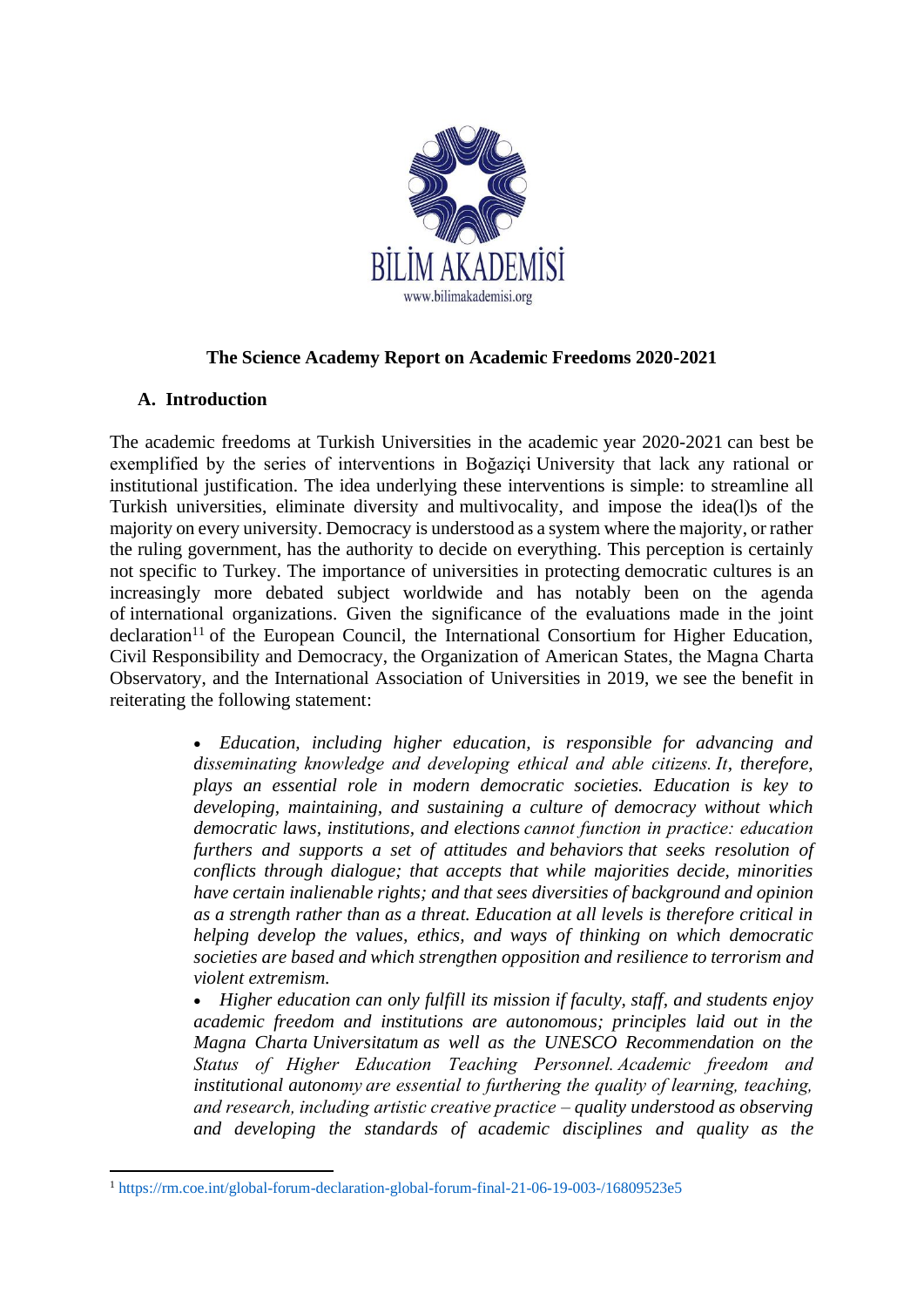*contribution of higher education to democracy, human rights, and the rule of law [...].*

• *The future of democracy is at risk in the absence of academic freedom and institutional autonomy, just as it is when the press, media, or civil society organizations are weakened and compromised. Increasingly, these freedoms and institutions are threatened and undermined.  The community of faculty, staff and students as well as higher education leaders must combine autonomy and accountability, freedom of research and teaching, and societal responsibility.*

• *Faculty, staff, students, higher education leaders, and public authorities can and should support academic freedom and institutional autonomy and contribute to its implementation. Equally, each can harm, limit and undermine these fundamental democratic values, as we see in too many instances in too many parts of the world. Even countries that have counted among the established democracies are not immune to the temptations of silencing critical voices in academia*

• *While academic freedom may be understood as the freedom of expression aligned with the standards of knowledge and research, members of the academic community have a double duty: to challenge received knowledge and understanding through high-quality research, teaching, and enquiry, and to use their academic freedom to further the common purposes and improvement of our societies.*

• *Campuses must be fora of vigorous debate and honest pursuit of truth, guided by the desire to help all human beings. Any limits on freedom of expression must be based on the protection of the specific rights of others (e.g., to protect against discrimination or defamation) rather than on expediency or to advance a single political ideology. [...]*

The governing idea of this short excerpt is that universities are among the leading constituents of democracies. Subjugating them threatens our democracy and impedes the advancement of science. The perception of democracy (solely) as an election and a majority won during an election harms our country. Elections only determine the legislative and executive powers in a democracy. Even if a political party holds the legislative and executive majority, the parliament must still be a place of collaborative work, shared wisdom, and compromise. On the other hand, the other powers of democracy, such as the judiciary, the press, universities, and civil society, are shaped according to entirely different dynamics. Should all these worldviews be forced to align with the elected government, this would essentially indicate the absence of democracy in that country.

### **B. The Ongoing Erosion of Universities' Corporate Autonomy**

### **1. The Events at Boğaziçi University**

As the Executive Board of the Science Academy, this academic year, we were compelled to make a series of declarations regarding the interventions against intellectual autonomy at Boğaziçi University ('BU'), one of the most globally known and most important successful universities of Turkey.

Let us start with a brief overview of the recent developments: On January 1, 2021, without consulting the BU stakeholders, the President of the Turkish Republic appointed an academician who had never worked at this university as the new rector. In addition, the existence of extensive accusations against this person concerning violation of scientific, ethical principles and the total disregard of principles of merit caused public indignation. Following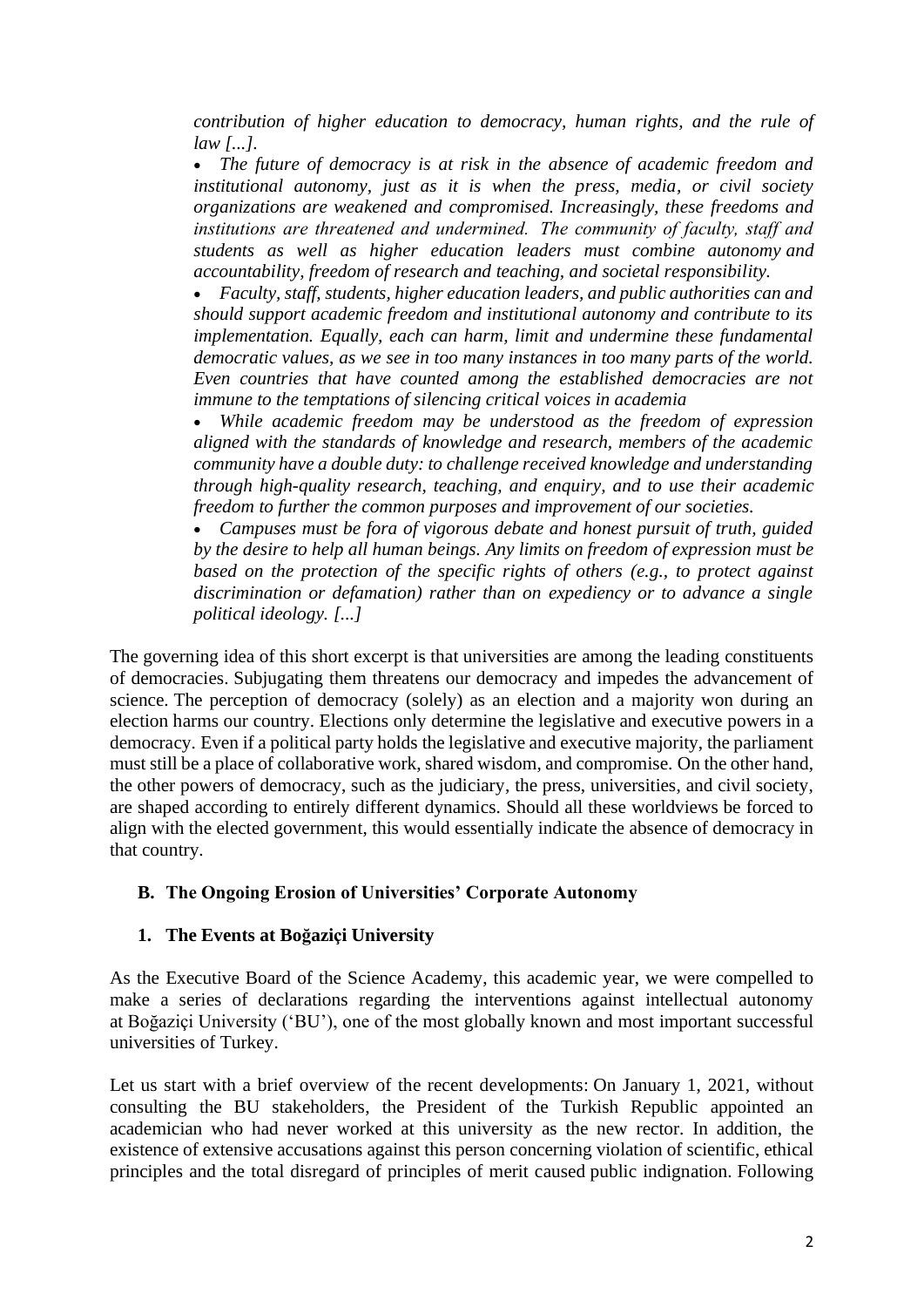this appointment, without discussion in the relevant committees of BU, and without serving any justification, literally, overnight, two new faculties (law and communications) were established at BU The rector, faced with the persistent reaction of the BU stakeholders, was dismissed after only six months, again by the authority of the President without explanation. The Council of Higher Education opened a call for application, and numerous academics from BU applied for the rectorship position. However, Prof. Dr. Naci İnci, who in an unofficial poll in which 82% of the 746 voters of BU participated only got the votes of 5% of the voters was appointed as the new rector by the President of the Republic.<sup>2</sup> During this process the contracts of some faculty members who somehow attracted attention by their dissent were terminated or not renewed.<sup>3</sup> On the other hand, the tailor-made job advertisements for the two newly opened faculties brought serious questions regarding nepotism to mind.<sup>4</sup>

As a result, an institution operating with excellent efficiency has been turned upside down by this external interference. The university stakeholders have been forced to spend their time and energy protecting their institution and reacting to anti-democratic practices rather than doing scientific research and teaching. This is Turkey's loss; it is value stolen from present and future generations. We would like to expand on this issue with excerpts from our Published Announcements.

'Indeed, a straightforward question lies at the basis of the discussion: Why do universities need to be autonomous?' Indeed, the only justification is not that Art. 130 of the Constitution still stipulates this. The autonomy of universities is a necessity as it is an indispensable prerequisite for the progress of science in a country. It is no coincidence that the most advanced universities are in countries that provide the highest level of autonomy to universities. The purpose and reason of academic independence are to generate and protect free and creative research, education, and a discursive environment. And the pre-requisite for this is freedom of thought, merit, and integrity.

What is meant by academic autonomy is the right to self-governance within a specific system of checks and balances. Academic autonomy also guarantees minimum state intervention in academic, financial, organizational, and employment policies. The opposite of this would be governance by the centralized state apparatus. In that case, the state would have to manage 203 universities, more than 160,000 academicians, and over 8 million students. This means, among other things, the appointment of the management team from the rectors down to institute directors, the admission of students, the appointment of faculty members and assistants, developing the curricula, planning the exams, the use and auditing of financial resources… Additionally, by centrally determining the governing staff of the university, the university's research policy would also be decided directly within this bureaucratic structure.

However, it is impossible to produce science in such a manner or provide students with an adequate education. Within a hierarchical organization, where subordinates implement what has been decided above, neither the search for truth is possible nor can new ideas be developed. In such a system, imitation and plagiarism, not creativity, come to the fore. Even though indexes solely based on quantitative criteria are not always

<sup>2</sup> https://www.cumhuriyet.com.tr/haber/bogazici-akademisyenleri-destekledikleri-rektor-adaylarini-acikladi-1856794

<sup>3</sup> https://www.gazeteduvar.com.tr/bogazicinin-atanmis-rektoru-seda-binbasgilin-16-yildir-verdigi-caz-derslerinikaldirdi-haber-1535415

<sup>4</sup> https://www.resmigazete.gov.tr/ilanlar/eskiilanlar/2021/07/20210716-4-7.pdf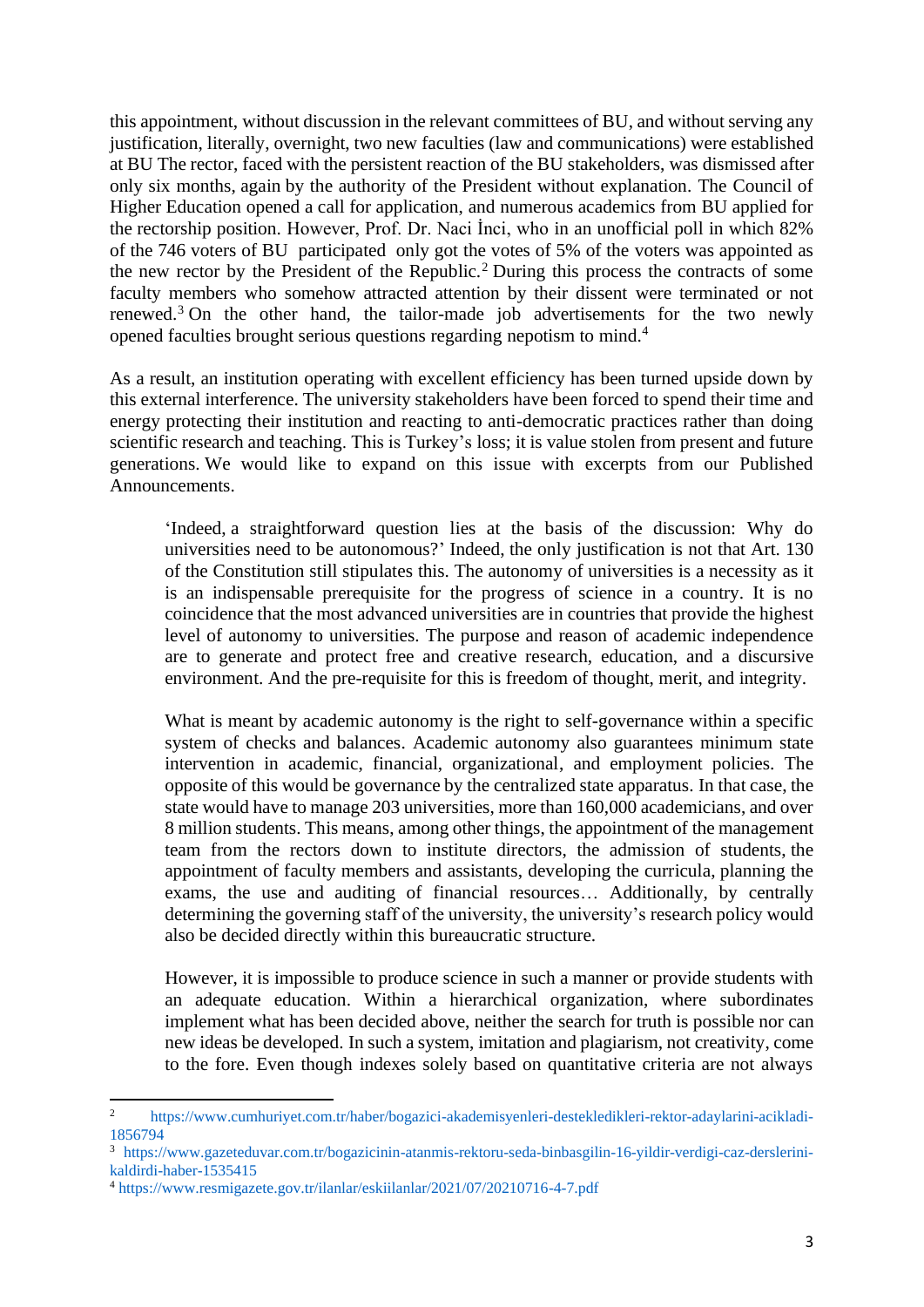dependable, the fact that the universities in Turkey are continuously and seriously dropping in international rankings, especially after 2015, is an indisputable truth and an indicator of how scientific research has been interrupted.

To understand the problem, it is enough to search for an answer to the following question: Who is more suitable to determine the ideal candidate to manage a university, the university itself, or the President of the country? Accepting that universities that are the home of science, that raise the next generation of researchers, and represent the intellectual know-how of a country cannot determine their rectors properly whether through an election, or search committees or another method, but on the contrary, a single person, the President of the State, can determine the correct rectors for 203 universities is against any logic and reason. However, today our legal order precisely stipulates this. Unless this inadequate appointment system is changed, Boğaziçi University will neither be the first nor the last example of a Turkish university dropping in the rankings.

We also need to underline that in the popular press, the discussion is frequently reduced to the appointment of rectors through an election and the pros and cons of this process. However, the election process is only one of the methods used to determine the executives. A series of very different methods can be used to appoint a rector with both the highest academic capabilities and managerial qualifications. Therefore, the debate should focus on the logic of letting third parties, and ultimately the president of the state, determine the rector by completely excluding the main stakeholder - that is, the university itself.

After the amendments made in 2018, even the involvement of the Council of Higher Education in the appointment of the rectors, which was already very problematic, was limited to collecting information on the applicants and making recommendations to the President. In this process, it is unknown as to who makes these recommendations, which qualification standards these are based upon and how the ultimate appointment is made; whether the selected candidates distinguished themselves as leading researchers, with their original ideas and scientific contributions, and sensitivities regarding policies on academic integrity, or as successful academic managers – all these questions remain without answers. It seems as if the appointments have no criteria other than arbitrariness.'<sup>5</sup>

'In recent years, Turkey has become a country where universities are seen as 'dissidents.' Given the mentality that all kinds of dissents must be eliminated, the disposition to discipline the universities is laid bare. A government in conflict with science and academic institutions is wasting the country's resources and preventing universities from working efficiently, believing that progress in science can be achieved within a chain of command.

However, democracy is not monologic. Neither is it a regime where the majority is always right. Multivocality minimizes the margin of error for people and systems. The essential purpose of democracy is to deliver governing power to the majority and give minorities and opposing voices breathing space, thus governance with minimum error.

<sup>5</sup> https://bilimakademisi.org/wp-content/uploads/2021/02/bilim-akademisinin-bogazici-universitesi-rektoratamasina-iliskin-duyuru-3-subat-2021.pdf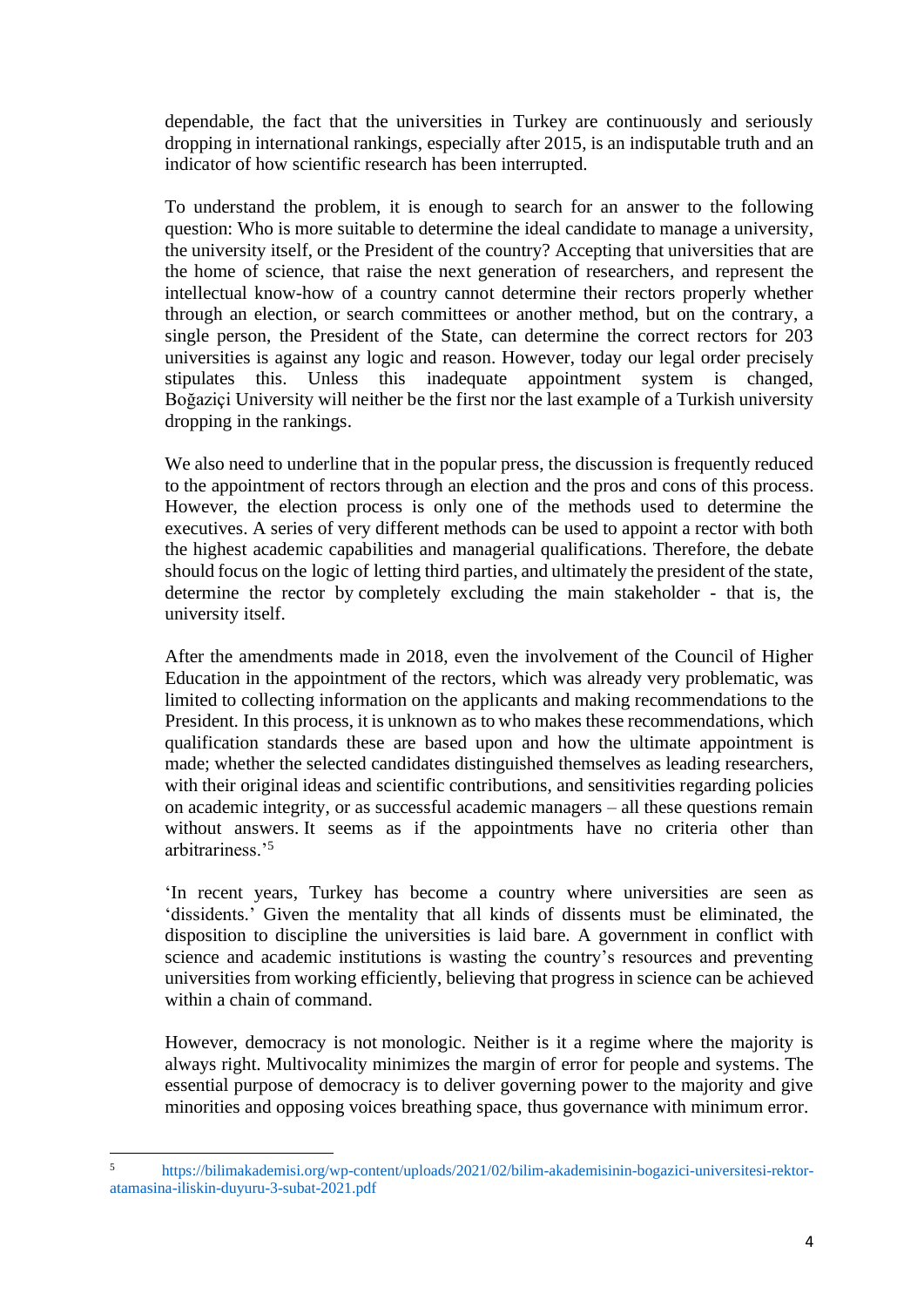Only if all kinds of criticism are answered with respect and are based upon scientific data can it be ensured that a state operates for the benefit of its people. Here lies the most significant role of universities. A government that respects its people, land, youth, and future is a government that works together with universities and allows its activities to be questioned to the broadest extent. Yet universities being silenced ever-increasingly in Turkey and the world is a rueful indication of our continuous departure from democracy.'<sup>6</sup>

#### **2. Unconstitutionality of the Authority to Establish and Close Faculties and the Ambiguity of Criteria in Using this Authority**

The authority of the President to establish and close faculties at discretion has become a topic of debate as part of the intervention in Boğaziçi University. Still, this authority is part of a broader problem that must be mentioned separately. With the transition to the Presidency system in Turkey, a change was made to Annex clause 30 of the Law on Organization of Higher Education Institutions in 2018. With this change, *"the authority to establish and combine, close, connect and change the names of faculties, institutes, and academies"* in state universities was granted to the President. Previously the Cabinet used this authority upon the proposal of the Council of Higher Education and the Ministry of National Education. As it is evident from the wording of the clause, there is no need to provide any rationale, make any feasibility study, or consult with the Council of Higher Education or the University itself to use this authority. However, according to Art. 130(9) of the Turkish Constitution, founding a faculty is only possible by law, not presidential decrees. The same is true for the Higher Education Law no. 2547, which expressly states in Art. 5, f that a faculty can only be established by law. Hence, an application was made to the Council of State for the annulment of the Presidential Decree that founded the law and communication faculties at Boğaziçi University.<sup>7</sup> But, in the final analysis, this is a formal deficiency. In other words, only the formal unconstitutionality will be remedied by enacting a law necessary for the founding of the two faculties. In our opinion, the more critical matter remains. State universities, for which the President can exercise such power, are not allowed to establish, or close a faculty themselves. This is even more inexplicable as Turkey's foundation universities (still) enjoy such autonomy.

Whether the Government took the right decision when establishing these faculties is highly questionable. As we have emphasized in our previous reports, in the past 20 years, 131 universities have been opened in Turkey without raising the required human resources and assessing scientific competencies. While 76 of these are state universities, 55 are foundation universities. Yet, the choices of faculties being established in state universities are also highly questionable. For example, considering that there are already 28 law faculties and 18 faculties of communication in İstanbul, the decision to found one of each at Boğaziçi University shows the arbitrariness of the intervention. There seems to be no academic reasoning at work here.

The degeneration of the institution through the political appointments of faculty members at the top administrative positions, favoring a spoils system rather than a merit-based one, using the new faculties to serve as Trojan horses in the university-wide decision-making process and hence changing the established institutional culture and "conquering" BU from the inside are

<sup>6</sup> https://bilimakademisi.org/wp-content/uploads/2021/07/bilim-akademisi-duyuru-boun-son-gelismeler-19 temmuz-2021.pdf

<sup>7</sup> For a detailed analysis regarding the unconstitutionality of the related regulations see *Burak Oder*, "Cumhurbaşkanının Yükseköğretim Kurumlarında Akademik Yapı Değişikliği Yapma Yetkisine İlişkin Bazı Değerlendirmeler", www.idare.gen.tr/oder-fakulte-kurma.pdf (Publication Date : March 7 2021).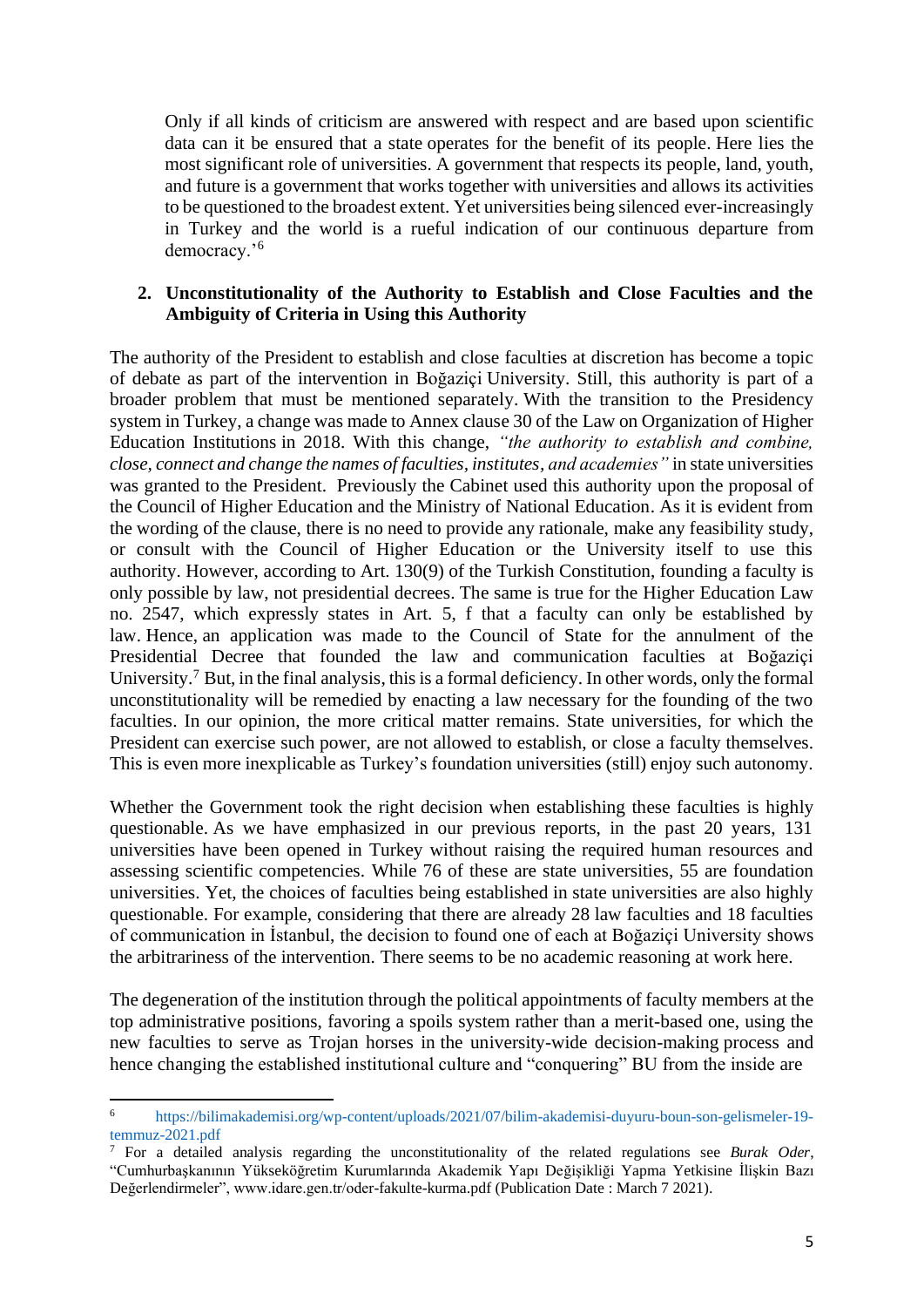the tactics that have been on play at BU. Unfortunately, these tactics that aim to gain political rather than academic power are draining away the character of the university. This is the grave state that our world-scale University (BU) has been forced into.

On the other hand, according to a study published in the year 2019, while there are a total of 46 faculties of law in State Universities in Turkey, the number of faculties of theology (including Faculties of Islamic Sciences) is 92.<sup>8</sup> Even more striking is the fact that in the year 2009 the number of faculties of theology in state universities was 24. In the same year, there were 22 faculties of law in state universities. That is to say, in a period of 10 years, until 2019, while 24 law faculties were established, it was deemed necessary to establish 68 faculties of theology. There has been no statement made by the Council of Higher Education on the reasons for this need. As a 'natural' outcome of these faculty numbers, in the 2020-21 academic year 16,469 students were enrolled in the faculties of law and a total of 26,820 students were enrolled in the faculties of theology. It is unclear in which line of business all these theology graduates will be placed in Turkey. While there is a serious lack of qualified personnel in all types of manufacturing industries, one cannot understand why Turkey's resources are wasted in such manner.

### **C. The Freedom to Do Scientific Research and Share the Research Results**

#### **1. The Ministry of Health's Ongoing Practice of Research Permission on Covid-19**

As per the statement made on the Ministry of Health's website<sup>9</sup> The Directorate General of Health Services has initiated an application procedure on 28.04.2020 for Covid-19 related clinical studies. According to the Ministry, the aim is to determine how to incentivize the projects and 'to provide data support to potential comprehensive studies'. Again, as per the statement of the Ministry, since that date, applications for 21,721 scientific studies were filed online. Without any further inquiry, 96% of the researchers got a reply within five days and were given permission to continue their studies as planned. The reason for the remaining studies to be refused was explained as their refusal to be included in multi-centered research. However, they had been informed that there was no obstacle to their carrying on their studies solely with the data obtained from their own centers.

As the Science Academy, we have previously made a statement that such registry and permission mechanisms violate freedom of science because of the risks involved. <sup>10</sup> The Ministry may assume functions such as coordination or may inform those who voluntarily enter its database of conducted past research and its results. However, introducing a mandatory application procedure requires an explanation.

<sup>8</sup> *Kemal Gözler*, "İlâhiyat Nereye Gidiyor? Hukukun Sefaleti ve İlahiyatın Zenginliği Üzerine Gözlemler (Bırakın Sayılar Konuşsun!)", www.anayasa.gen.tr/hukuk-ilahiyat.htm (Publication Date: November 3 2019). According to the statistical information the author gives in another publicaiton, while the number of postgraduate theses written between 1987-2019 at the Philosophy and Religion Department, Islamic History and Arts Department and Basic Islam Sciences Department was 10812, the law postgraduate theses written in the same period were 5368. Again, in the same departments in the same period 2789 PhD theses were written while in the law faculties this figure was 1210. *Kemal Gözler*, "İlâhiyat Nereye Gidiyor? (2) İlahiyatta Yüksek Lisans ve Doktora Sayıları Hakkında Gözlemler", [www.anayasa.gen.tr/ilahiyat-yl-doktora.htm](http://www.anayasa.gen.tr/ilahiyat-yl-doktora.htm) (Publication Date: November 7, 2019).

<sup>9</sup> https://bilimselarastirma.saglik.gov.tr/\_layouts/15/BilimselYayin\_Membership/login.aspx?ReturnUrl=%2f\_lay outs%2f15%2fAuthenticate.aspx%3fSource%3d%252F&Source=%2F

<sup>10</sup> https://bilimakademisi.org/wp-content/uploads/2020/05/bilim-akademisi-duyurusu-covid-19-arastirmalarihakkinda-bildirim-yukumlulugu-sakincalidir-duzeltme-20-mayis-2020.pdf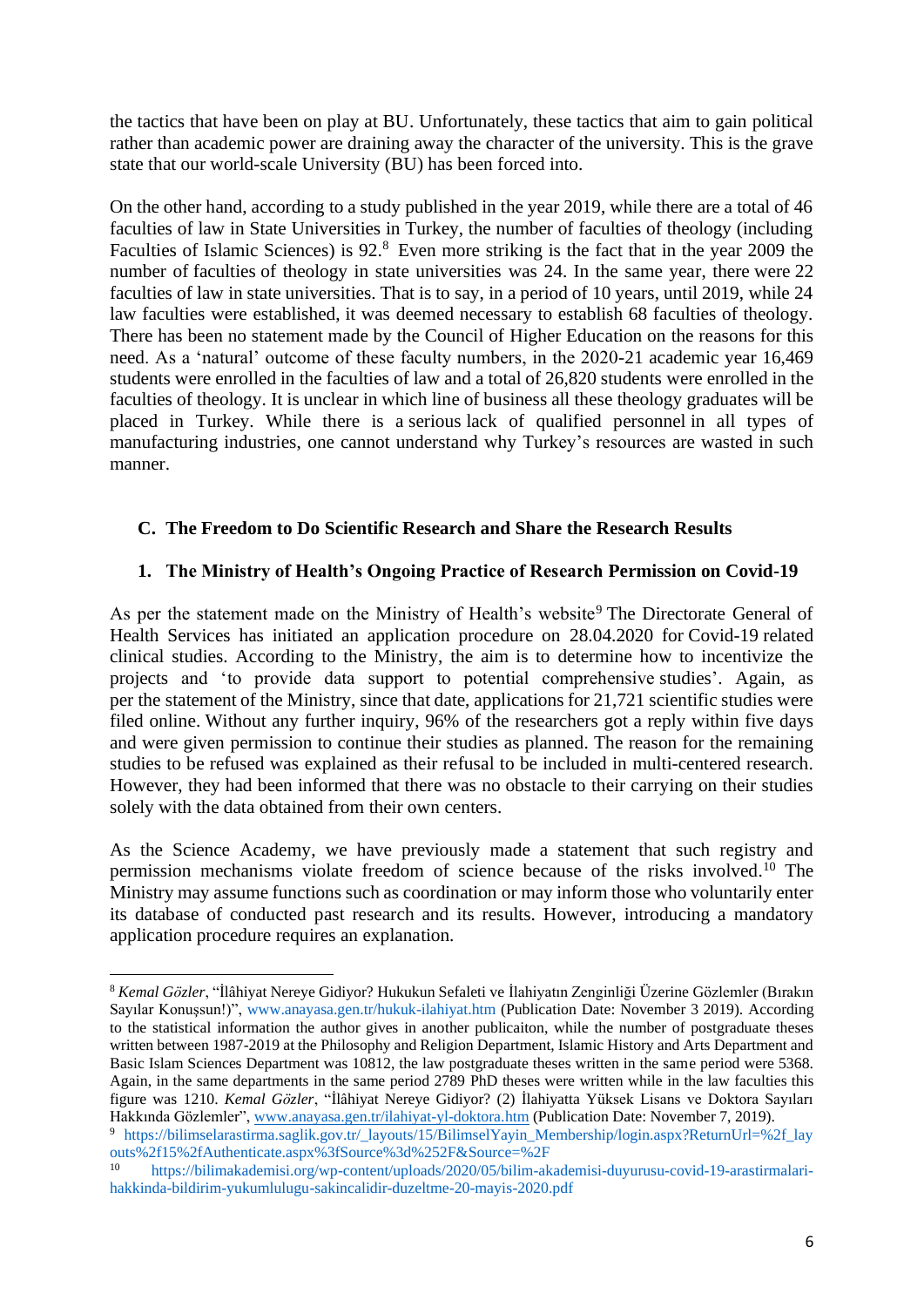A significant question that emerges within this context is how and by whom the *big data* accumulated in the hands of the Ministry is being used. This data must be open to all scientists who wish to utilize the data in their scientific publications. Leaving the decision by whom this data is going to be used to the ministry or another institution is creating a serious risk of favoritism and nepotism. In fact, some articles written by senior officials of the Ministry and their research groups based on this data have been retracted because of errors. This already shows how questionable such 'closed' research is.

On the other hand, the use of this data is of great importance for the determination of e.g. the need for and the timing of the 3<sup>rd</sup> and 4<sup>th</sup> doses of Covis-19 vaccinations. Thanks to the guides published early during the Covid-19 pandemic by the Ministry of Health in Turkey, a relatively standard treatment was administered to every patient who checked in to a hospital and received in-patient treatment. During the pandemic period a significant portion of the population could be vaccinated with two different vaccines. Yet, despite all this, it is neither possible to access the data of the medicine used in treatment, nor the results regarding the vaccinations. The information disclosed by the Ministry of Health on this subject is extremely limited. In addition, the content and definition of the data shared during the pandemic period have been changed which prevents it from being used in research. Without sharing all data obtained in the last six months regarding which vaccine is safer and more effective on which age groups or which patient groups, the selection of the 3<sup>rd</sup> and 4<sup>th</sup> vaccination doses was brought to the agenda. This has caused serious problems especially in the selection of the correct vaccine for patients with chronic illnesses. Inconsistent information also triggered hesitance regarding the vaccines in our country. In this respect, it is crucial for the efficient fight against the pandemic that the Ministry of Health offers this data as soon as possible, for the use of all scientists without exception.

### **2. Notice Published by the Ministry of Education Regarding University Research Conducted at Schools**

As per the Notice 'Research Practice Permissions'<sup>11</sup> published by the Ministry of Education on February 21, 2020, it is still necessary to apply for permission in order to conduct scientific research in schools which are subordinated to the Ministry of Education. However, this permission procedure has been even more tightened, the bureaucracy increased and applied with the motive of chastening rather than supporting scientific studies. Negative practices such as having to take repeated permission for similar projects, projects submitted for renewal being refused without explanation, cast doubt on the motives of the Ministry and raise the fear that research deemed politically inappropriate might be deterred.

### **3. Research by the Order of the State: Genocide Institute**

According to a statement made by the Council of Higher Education on May 22,  $2021^{12}$  work was begun for the establishment of an institute called the "International Institute for Genocide and Crimes Against Humanity". The Institute *"not only aims to do research on the so-called genocide allegations regarding the Armenians, but also to do research on crimes against humanity that are taking place all around the world, from America to Asia, Asia to Europe."* It was stated *'that the practices that can be considered within the concept of genocide or crimes* 

<sup>11</sup> Issue: 8157613-10.06.02-E.1563890.

<sup>12</sup> https://www.yok.gov.tr/Sayfalar/Haberler/2021/soykirim-ve-insanliga-karsi-islenen-suclara-iliskin-arastirmaenstitusu-kurulacak.aspx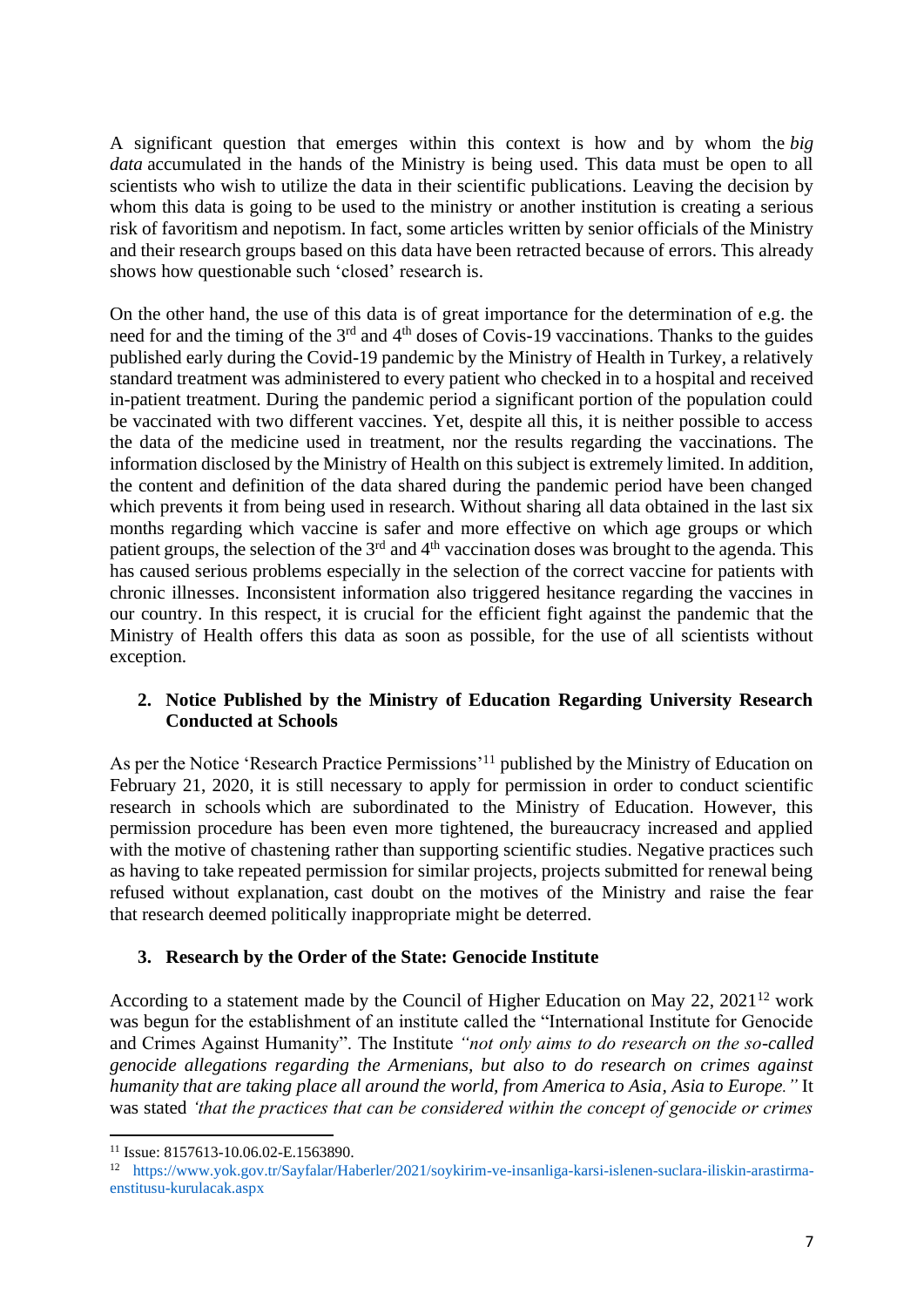*against humanity that were realized by the imperialist states in history still continue to be carried out in certain regions. They drew attention to the fact that the history of humanity had witnessed many policies that constitute crimes against humanity such as the ignoration of the sovereign rights of the peoples living in the lands occupied and exploited by these imperialist countries, their massacre, exile, assimilation, change of their languages, interference with their religious life and cruel treatment towards these people.'* Pursuant to the Presidential Decision published in the Official Gazette dated 15.07.2021 the aforementioned Institute has been established within the Istanbul University.

Supporting all kinds of research on genocide and crimes against humanity and showing sensitivity to these matters is most certainly praiseworthy of a country. However, what can and cannot be characterized as genocide by scientists in light of historical, social and legal data being determined by state officials prior to research is against the essence of scientific research as a concept. The expression "*not only aims to do research on the so-called genocide allegations regarding the Armenians"* used in the statement justifies this concern. Not only is it undebated that freedom of science under the constitutional guarantee cannot be limited in this manner, but also the judicial decisions of the European Court of Human Rights leave no room for discussion. 13

### **4. Rejected Certification of Equivalence of a PhD Title**

Mehmet Baki Deniz received his PhD degree at the State University of New York at Binghamton in 2019, defending the study '*Who Rules Turkey Between 1980 and 2008? Business Power and the Rise of Authoritarian Populism*' before a jury of five. He then applied to the Interuniversity Board for the equivalence of his diploma, yet he received the information that his application was refused as per the Procedures and Principles Regarding the Evaluation of Doctorates, Competency in Art, Associate Professorship, Professorship Titles article 6, clause 2.<sup>14</sup> Pursuant to the aforementioned article '*(2) The PhD education must be received via formal education method in higher education institutions recognized by the Council of Higher Education. Save for the unique conditions of each application such as the country of doctoral education, the subject of doctoral thesis, if any courses were taken during the doctoral period, to be evaluated by the Executive Board of the Interuniversity Board; it is imperative for applicants to spend during the period of doctoral education a minimum of 200 days for Social Sciences, 300 days for Engineering, Basic Sciences, Physical Education, Sports Sciences and Other Sciences, 400 days for Health Sciences in the country where the university is located.'*

There is no doubt that the aforementioned regulation violates Article 27 of the Constitution. According to this article 'Everyone has the right to learn and teach, explain, spread science and art and do all kinds of research freely in these areas." Since the level of academic education is not the same in all countries and universities, it is reasonable that some PhD theses written in some countries are refused equivalence or academic degrees given by some universities are not recognized. However, it is a shame that the Interuniversity Board sees itself entitled to refuse equivalence by evaluating the *content* of a thesis written in SUNY University in the US, whose doctorate degree is recognized by the Turkish Republic. Following this logic, it is possible that the Interuniversity Board acts as a secondary reviewing authority for all theses written in all

<sup>&</sup>lt;sup>13</sup> For example Altuğ Taner Akçam v. Turkey, (Application no. 27520/07), October 25, 2011.

<sup>14</sup> https://www.gazeteduvar.com.tr/abddeki-doktora-tezi-turkiyede-reddedilen-deniz-bir-dusunce-sucu- vakasiylakarsi-karsiya-kaldim-haber-1533464; https://www.gazeteduvar.com.tr/abdde-yazilan-doktora-tezi- turkiyedereddedildi-gerekce-tez-konusu-ve-icerigi-haber-1533327.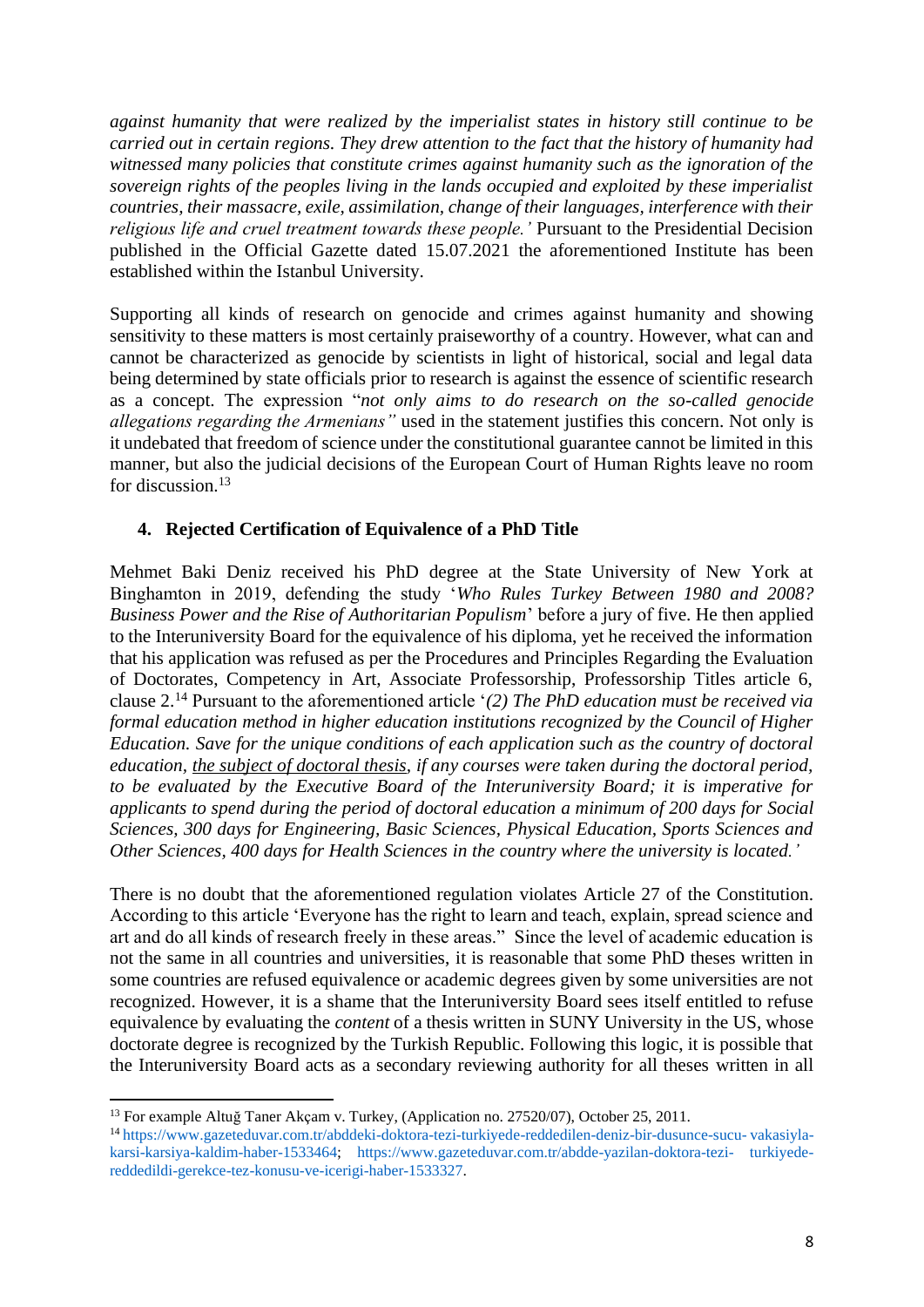areas of expertise in all scientific branches. The duty of the institutions that issue equivalence is never supervision of content. This kind of censorship of a thesis subject, which could in principle be even chosen as a thesis topic in Turkey, is a sad indicator of the Interuniversity Board viewing itself as an executive branch, just like the Council of Higher Education, spreading the opinions approved by the current government. We recommend that our colleagues be primarily committed to the Constitution.

### **5. Inflation Research**

Academics and experts in the Inflation Research Group (ENAG) managed by Prof. Dr. Veysel Ulusoy have been measuring the daily inflation rates in Turkey and submitting to public attention.<sup>15</sup> Yet the Minister of Treasury and Finance Lütfi Elvan declared on a television program he attended, that the Turkish Statistical Institute had filed a criminal complaint against ENAG, and the academicians and experts in ENAG had to testify to the public prosecutor conducting the investigation.<sup>16</sup> It is yet unknown if the investigation will result in a lawsuit or not.

Prof. Dr. Veysel Ulusoy and the ENAG group are measuring daily inflation data and bringing this information to public attention in parallel with a project conducted by Harvard University. Yet, according to a statement from the Turkish Statistical Institute<sup>17</sup> a criminal complaint has been filed against them. 'Their crime' is, as per the Turkish Statistics Law article 6, clause 3, that they have acted against the following regulation: 'If real persons or private legal entities that run research activities that include statistical results, share the results of their research with the public through press or publishing, they are obliged to declare also the scope, sampling method and volume, data collection method and application period along with the research results to the public." Which type of crime ENAG publications will fall into is indeed a mystery. There is certainly a possibility of the scientific research being inadequate, or not being able to be crosschecked because of unshared meta-data; however, the way to contest this must not be through creating a new type of crime but by simply correcting misinformation using scientific methods.

### **6. The Acquittal of Bülent Şık**

In our 2019-2020 Academic Freedom Report we reported that Bülent Şık was convicted of 'disclosing secrets related to his duties' and sentenced to a 15-month prison sentence on September 26, 2019, for sharing with the public the findings of a research project carried out with support from the Ministry of Health aimed at determining the level of carcinogenic chemicals in areas with a high prevalence of cancer. The Istanbul Regional Court of Justice 13<sup>th</sup> Penal Chamber has reversed the decision of the first instance. As it appeared in the press, the court gave a sound ruling, stating that 'even though there is a confidentiality protocol between the university and the ministry, this protocol was made in essence, with the purpose of all the

<sup>15</sup> https://enagrup.org/

<sup>16</sup>https://t24.com.tr/haber/savci-tuik-in-suc-duyusunda-bulundugu-enflasyon-arastirma-grubu-uyelerininifadesini-almis,951422; https://www.bloomberg.com/news/articles/2021-05-08/turkish-researchers-face-finesfor-publishing-own-inflation-data.

<sup>17</sup> TÜİK Suç Duyurusu Hakkında Kamuoyu Duyurusu.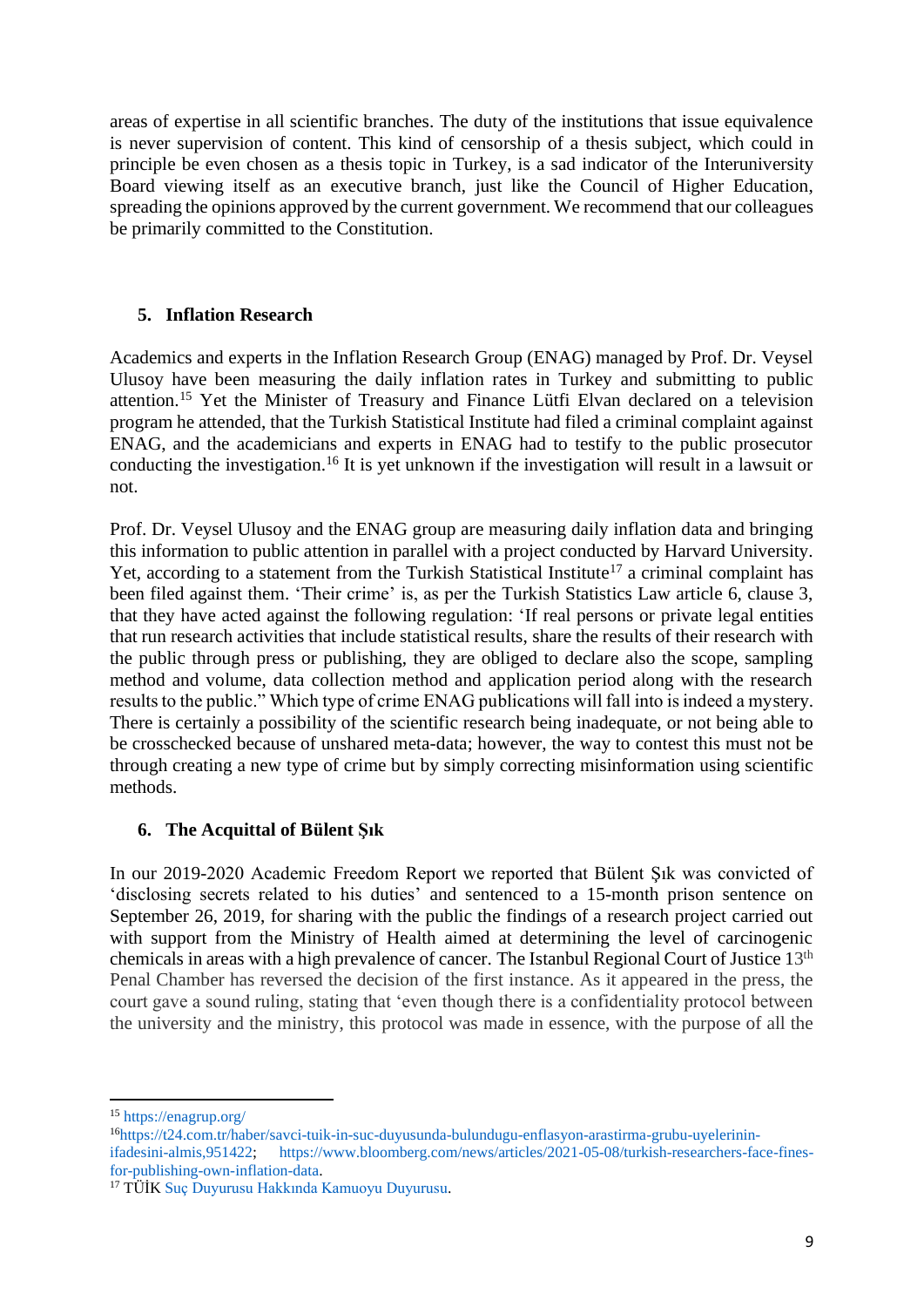results of the scientific study to be declared by the Ministry of Health*' <sup>18</sup>* In the decision it was also pointed out that the information revealed by Şık could not be classified as secret or confidential document.

## **7. Obstacles Brought on Performing Professional Research**

For some time already, several inexplicable restrictions are being brought to specific occupational groups. There is a high probability that these regulations aim to favor some group of researchers or practitioners and are a cause for concern.

For example, two provisions included in the Genetic Diseases Assessment Centers Regulation that standardizes the procedures and principles regarding licensing, opening, operation and inspection of genetic diseases assessment centers with the purpose of diagnosing genetic diseases and providing genetic consultancy, cause serious nepotism doubts and cannot be explained within the framework of any merit principles:

Pursuant to Article 15, sub-article 1, clause b, *'the managing director, a medical genetic expert, child genetic expert or a person defined in* […] *is appointed as the center supervisor. If the center is to be opened within a private hospital or a medical center, the center supervisor has to have a medical genetic staff position. Yet for doctors who have been retired due to unavailability of open positions, or doctors over the age of 60, and for doctors with a disability rate of minimum 60 percent, the staff position is not required.'* On the one hand, the supervisor of a center that diagnoses genetic diseases needs to be a medical genetic expert; on the other hand, there is no explanation why such an exception has been made.

According to the Provisional Article 1, sub-article. 2 *'medical doctors having completed their doctorate degrees after 18/7/2009 can by no means use the authority of an expert. Medical doctors who have completed their doctorate degrees before 18/7/2009 and who can document that they have worked in a genetic diagnosis center actively for at least 2 years, ran and reported genetic examinations have a right to become Genetic Diagnosis Center Supervisor.'* Just like the 60 years of age limit above, this regulation too does not give a single reason for the significance of the year 2009. It remains a mystery why those who completed their doctorates after 2009 cannot be employed as expert staff.

# **D. Violations Regarding Personal Rights and Safety of Academicians**

# **1. Law Regarding Security Clearance and Archive Investigation**

Another important development in 2021 that was of particular concern with regards to academic freedom in universities was the legal change that made security clearance and archive investigation obligatory. According to the Law Regarding Security Clearance and Archive Investigation accepted in the Grand National Assembly of Turkey after much dispute, "archive investigation" became mandatory for those who "will be appointed as *civil servant or for public service* for the first time or once again independent of status or form of employment". Within the scope of status (CHART I) defined in the Presidential Decree No. 3 from 2018, "security clearance" was also stipulated for rectors ranked as senior level public executives. The competent authorities for security clearance and archive investigation were determined as the

<sup>18</sup> https://t24.com.tr/haber/kanser-arastirmasini-acikladigi-icin-hapse-mahkum-edilen-bulent-sik-in-cezasibozuldu-zaten-bakanlik-aciklamaliydi-sir-niteligi-yok,949317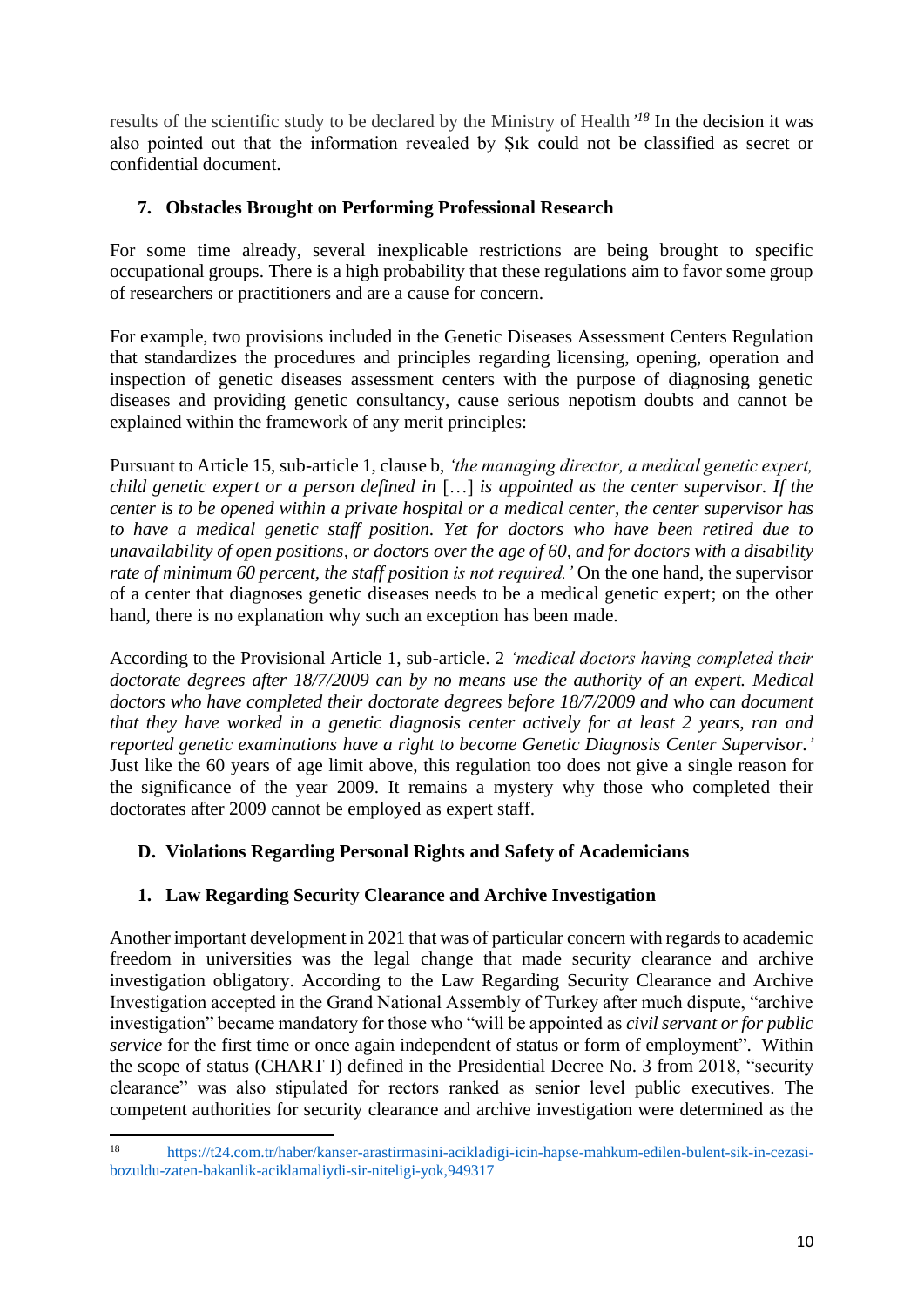National Intelligence Organization, General Directorate of Security and regional local authorities.

The law does not only settle for checks of a criminal record within the scope of archive investigations. It also requires that it be determined from the records if the person in question is currently wanted by the law-enforcement officers, if there are any restrictions against them or any final court orders and decisions made as per sub-articles 171/5 and 231/13 of Code of Criminal Procedure (decisions on adjournment of a public prosecution trial and deferment of the announcement of the verdict), facts within the scope of ongoing or finalized investigations or prosecutions and punishment of dismissal from public service or final punishment of dismissal from official duty. The court decisions taken according to sub-articles 171/5 and 231/13 of Code of Criminal Procedure include decisions on adjournment of a public prosecution trial and deferment of the announcement of the verdict.

On the other hand, the scope of the security investigation was defined very broadly to include vague intelligence data (like 'being related to foreigners') and thereby perpetuating the practices introduced after the 2016 coup attempt (where 'connection and adhesion' with certain groupings was found to be enough for a verdict). According to the Law, the following information regarding the person going through the security investigation is also used (article 5):

- a. *The actual data existent at law enforcement and intelligence units which is relevant to the qualities of his/her duty,*
- b. *His/her relation to foreign state institutions and foreigners,*
- c. *Whether he/she is in unity of action, connection and adhesion with terror organizations or organizations established with the purpose of criminal activity by reevaluation of current records and information gathered at the working place through methods suitable for inspection.*

It seems crucial to point out the institutionalized mechanism brought about by this law. It stipulates establishing an "Evaluation Committee" to assess the data obtained as a result of the archive investigation and security clearance, under the presidency of vice rectors. The law determines the composition of the Evaluation Committee in a specific and binding manner. The committee has to be comprised of an odd number of members not less than five including "the vice rector attending in the capacity of president, one member from inspection/audit, personnel and law units each, and one member from other units deemed appropriate".

Pursuant to this law, it has become obligatory for units tasked with security clearance and archive investigation to hand in uninterpreted factual data, which will enable evaluation of suitability for official duty or public service, to the Evaluation Committee within the related institution or organization. As the Evaluation Committee lacks the authority for instatement, its function in the process can be defined as a filter of appropriateness. The committee is responsible for submitting its "objective and reasoned evaluations" regarding the data it has received in a written form to the person in charge for the instatement. The law also regulates submission of this information in case requested by courts.

This Law associating academic status with general security issues raises great concern as it is reminiscent of the human rights violations known as "profiling" carried out during and after the September  $12<sup>th</sup> 1980$  period and of the court decisions limiting freedom of expression. By not establishing a concrete framework that fosters freedom of expression and a set of principles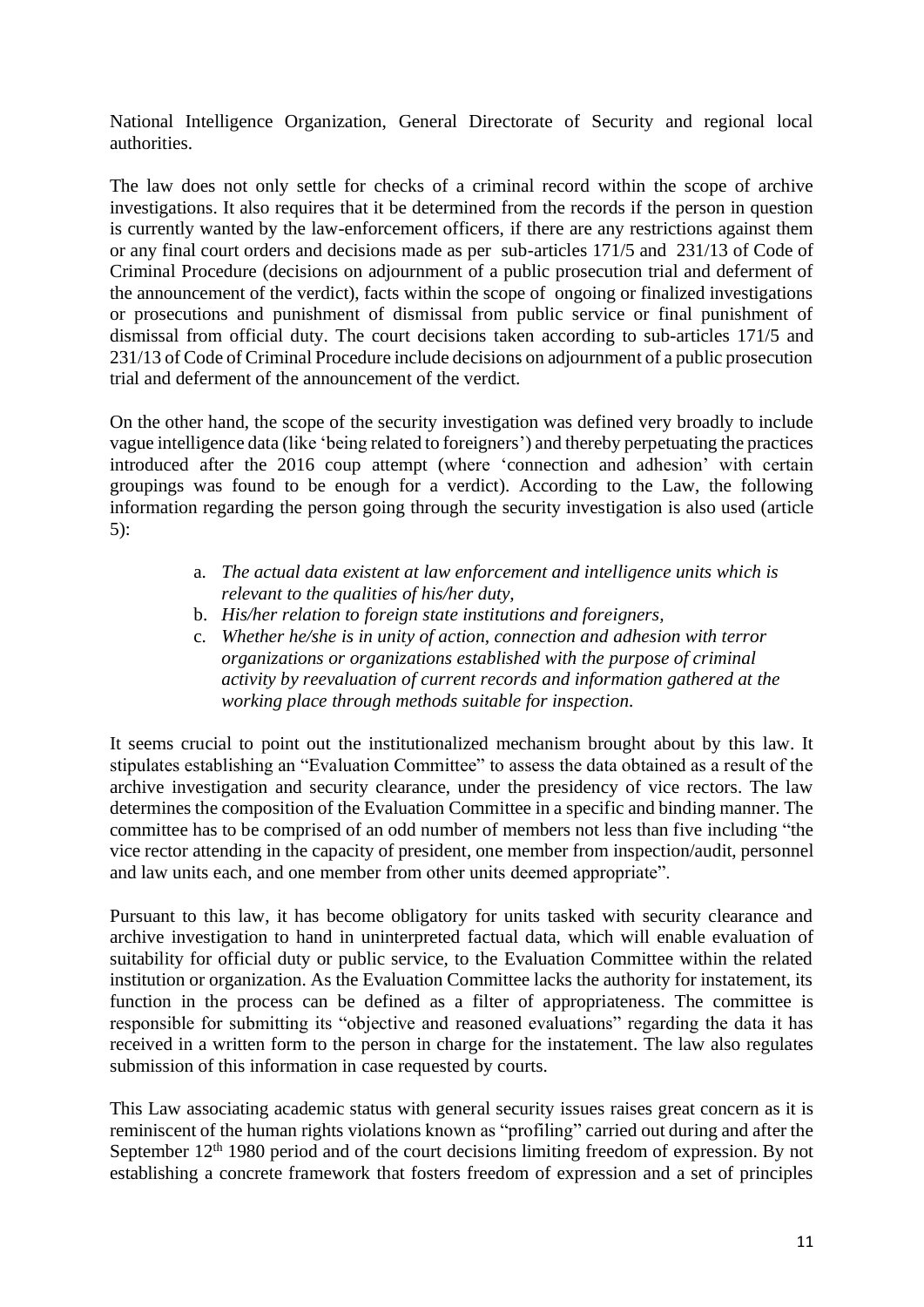regarding how the evaluation it stipulates will be made, the law presents serious risks in terms of academic freedom.

The example of the Academics for Peace case (Applications of Zübeyde Füsun Üstel and Others) <sup>19</sup>, which was decided by the Constitutional Court in favor of the applicants qualifying the petition as covered by freedom of expression, shows the extent of unlawful practices of a political nature at universities resulting in the deprivation of academic status. While freedom of expression is increasingly becoming the subject of criminal cases, which severely affects academics, negative practices based on archive investigations are going to become a new obstacle to the freedom and merit-based development of academia. With this law universities are becoming prone to political influence and exclusion of a new dimension.

### **2. The Problem of Additional Measures and Rights Violations of Academics for Peace**

In 2019, the Supreme Court rescinded an unconstitutional practice based on legislation adopted after the 2016 coup attempt.<sup>20</sup> The rescinded practice was based on the Law numbered 7075. As per this Law, applications could not be made to the State of Emergency Commission against the "additional measures" included in the decree-laws brought into force within the scope of the State of Emergency pursuant to the procedures installed directly through State of Emergency decree-laws.

Therefore, relevant persons had the right to apply to the Commission against measures such as dismissal from public service or closure of institutions and organizations exercised directly by the act of a decree-law. However, applications could not be made to the State of Emergency Commission against the additional measures related to the dismissal from public service that were of particular concern to academics, such as "the cancellation of a passport."

The Supreme Court rescinded the act of law that left the individual vulnerable to "additional measures," pointing out that this was in conflict with the constitutional right for "effective application" (article 40 of the Constitution).

The court pointed out that the lawfulness of the dismissal from public service ("main measure") did not mean that "the additional measures that are of separable nature" are lawful. Moreover, creating an "administrative application procedure that would enable judicial authorities to conduct an effective audit" was deemed necessary in the lawfulness audit of additional measures such as passport confiscation.

The Supreme Court has determined a rights violation regarding the restriction on Dr. Latife Akyüz's (Düzce University) passport. Akyüz was discharged from her position for being a signatory of the Academics for Peace petition in September 2021.<sup>21</sup>

Dr. Akyüz had received a (two-year) fellowship from the Philipp Schwartz Initiative in Germany granted to academics at risk. Dr. Akyüz had also been selected for another threemonth program in France. First, the international travel ban imposed on Dr. Akyüz and then, being unable to go abroad because of the restriction put on her passport despite the acquittal of those prosecuted in the Academics for Peace lawsuits were a serious violation of her constitutional rights. Other Academics for Peace signatories also faced this problem. Even

<sup>19</sup> Zübeyde Füsun Üstel and others [GK], B. No: 2018/17635, 26/7/2019.

<sup>20</sup> E. 2018/74, K. 2019/92, K.t. 24.12.2019.

<sup>21</sup> https://www.gazeteduvar.com.tr/aym-baris-akademisyeni-akyuz-icin-hak-ihlali-karari-verdi-haber-1534588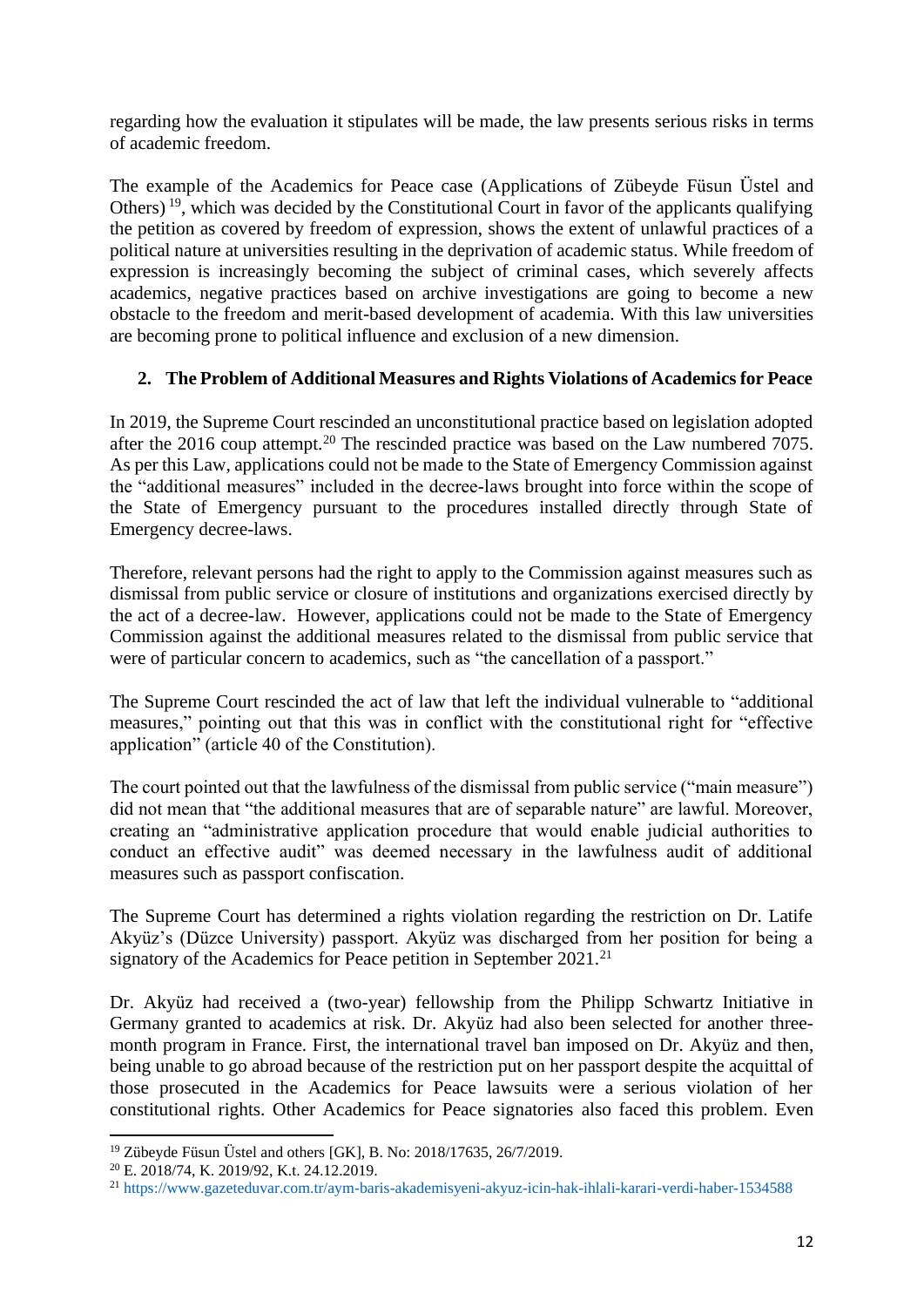though it took five years for the Supreme Court to consider her application, the case was ruled in Dr. Akyüz's favor and constituted a precedent for other applications.

Despite the Supreme Court's decisions, it can be observed that in practice, the problems regarding the "additional measures" are still ongoing. In particular, the scope of these measures is unknown. News stories about Esra Ergüzel Kilim's experience, who could not find a job in the public or private sector due to her being discharged by the decree-law is an example.<sup>22</sup> Ergüzel Kilim stated that "she was faced with obstacles the moment she was registered into payroll as there was an injunction order on her." It is seen that her request to learn about and object to the additional measures went back and forth between institutions and produced no results. This and other similar cases meant that "the right to know the procedure carried out about oneself," the prerequisite of an effective application, was also violated.

On the other hand, the State of Emergency Commission remains silent about the applications made to its office despite the jurisprudence of the Supreme Court. There has not been any ruling yet of acceptance or refusal. The academicians whose applications were kept in limbo for four years cannot effectively explore other legal avenues or utilize their right to legal remedies. Some of the Academics for Peace have declared that they have also applied to the Supreme Court for the State of Emergency Commission's viewpoint. <sup>23</sup> Moreover, the Commission's failure to respond in a reasonable amount of time resulted in 81 academicians applying to the European Court of Human Rights due to not having an effective legal procedure. The court stated that it requested Turkey's defense on this matter by July 2021.<sup>24</sup>

The State of Emergency Commission's failure to respond and other ongoing practices are defaming the academicians discharged from public service for being one of the Academics for Peace and preventing them from having access to work opportunities. The challenges experienced by the academicians removed from public service are described as "civil death."<sup>25</sup> Especially the problem of "additional measures" renews and continues their hardship. The statements given below are samples of qualitative data revealing the scale of aggrievement experienced by the Academics for Peace:<sup>26</sup>

*"The matter of additional measures regarding us is completely aimed at destroying us. Because of that, no institution I apply for a job ever replies. When you are about to be employed* 

 $22$  To those discharged from universities with decree-law, after the cancellation decision of the Constitutional Court "additional measures,"

https://www.gazeteduvar.com.tr/devlet-bunu-bilemiyor-khklilere-ilave-tedbir-kimin-karari-haber-1518047

<sup>&</sup>lt;sup>23</sup> Özgür Özdemir, "State of Emergency Commission makes no decision regarding the Academics for Peace in four years. By keeping our files in limbo, they prevent us from taking any steps, this is an intentional and political attitude." https://medyascope.tv/2021/09/21/ohal-komisyonu-dort-yildir-baris-akademisyenleri-ile-ilgili-kararalmiyor- dosyalarimizi-arafta-bekleterek-herhangi-bir-adim-atmamizin-onune-geciyorlar-bu-bilincli-ve-politikbir-tavir/.

<sup>&</sup>lt;sup>24</sup> "European Human Rights Court asked for Turkey's defense for the the peace declaration", https://www.evrensel.net/haber/438007/aihm-baris- bildirisi-icin-turkiyeden-savunma-istedi.

<sup>25</sup> Banu Yılmaz, "Sivil Ölüm Uygulamalarının Psikososyal Etkileri: Barış Akademisyenleri Üzerinden Bir İnceleme, Toplum ve Hekim, 2020, Volume 35, Issue :3, p. 229-237; for examples please see. Demet Sayınta, OHAL Sonrası Akademik Özgürlük İhlallerini İzleme Raporu, İnsan Hakları Okulu, KAGED, 2021, p. 14-20.

<sup>&</sup>lt;sup>26</sup>For excerpts from Esra Ergüzel Kilim and Leyla Şişek Rathke, please see. For those discharged from the university by decree-law after the cancellation by Constitutional Court, now "additional measures"; Academics for Peace: We are resisting civil death for five years," https://m.bianet.org/biamag/siyaset/242187-barisakademisyenleri-5-yildir-sivil-olume-direniyoruz.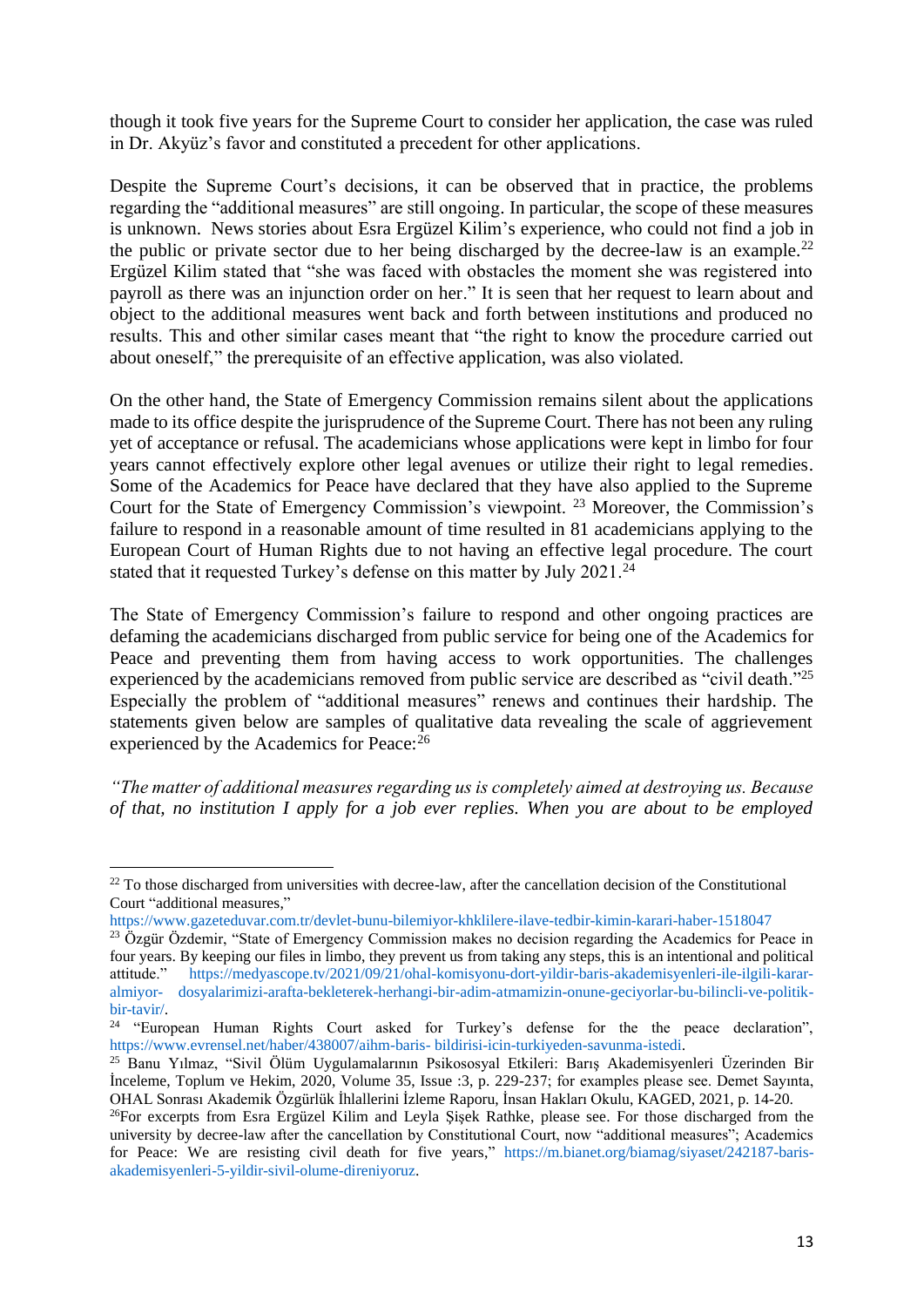*somewhere, you need to be entered on the payroll, but we don't get employed as the decree-law is written there. They block our way with additional measures and decree-law."*

*"For me, the worst was our passports being canceled and being banned from traveling abroad. It created a feeling of captivity; we had periods when we thought, 'what else can they do?' Even though we have been acquitted, there have been no allegations left against us; we are intentionally kept from going back to work. Although I have been a public service for 28-29 years, I can't get my green passport unless I go back to work."*

*"I had received an excellent job offer from a university we previously collaborated with, but my passport was canceled, and I didn't want to leave illegally; we were disqualified from working in this country."*

#### **3. Intimidating and Suppressive Attitudes Towards Faculty Members**

In terms of the intimidation and suppression of faculty members, public authorities or politicians' disparaging or oppressive attitudes, the lynching by trolls, and appointments to positions unrelated to the fields of expertise following the statements made on plagiarism were of concern. Similar cases to the examples above were mentioned in the mobbing report prepared by the Young Science Academy.<sup>27</sup>

Regarding the demonstrations in Boğaziçi University, the accusation of Prof. Dr. Ayşe Buğra for being a "provocateur," and pointing out of Prof. Dr. Üstün Ergüder, a previous rector of Boğaziçi University, as a target by the Minister of Internal Affairs for the demonstrations and the statements made towards the 38 previous rectors and CoHE members were prominent amongst the disparaging and accusatory attitudes of politicians.<sup>28</sup> The Boğaziçi protests and the aggressive approach towards academics were also topics of criticism in the international scientific community.<sup>29</sup> A call was issued to political authorities for a change of attitude. Within this context, the Science Academy was critical and cautionary, condemning the churlish treatment of scientists. The Academy shared the below comments in its statement dated February 8, 2021, regarding the statements targeting Prof. Dr. Ayşe Buğra:

*"Prof. Dr. Ayşe Buğra, a member of the Science Academy, is a highly respected academic of the international scientific community. Turkey should be proud of her. We are greatly upset* 

<sup>27</sup> "A small-scale legal battle," https://miracyazici.blogspot.com/2019/03/kucuk-capl-bir-hukuk- mucadelesi-vesonuc.html; "Three out of four academicians in Turkey faces mobbing: 'They want assistants to do everything.", https://tr.sputniknews.com/20210331/turkiyede-her-dort-akademisyenden-ucu-mobbinge-maruz-kaliyor-1044156657.html.

<sup>&</sup>lt;sup>28</sup> "Üstün Ergüder matters for all segments of our public", [https://m.bianet.org/bianet/egitim/239732-ustun-](https://m.bianet.org/bianet/egitim/239732-ustun-%20erguder-her-kesimden-halkimiz-icin-onemlidir) [%20erguder-her-kesimden-halkimiz-icin-onemlidir](https://m.bianet.org/bianet/egitim/239732-ustun-%20erguder-her-kesimden-halkimiz-icin-onemlidir)

<sup>&</sup>quot;Erdoğan, targets Prof. Ayşe Buğra: Among Provocateurs"[, https://www.gazeteduvar.com.tr/erdogan-prof-ayse](https://www.gazeteduvar.com.tr/erdogan-prof-ayse-bugrayi-hedef-aldi-provokatorlerin-icinde-haber-%201512457)[bugrayi-hedef-aldi-provokatorlerin-icinde-haber-](https://www.gazeteduvar.com.tr/erdogan-prof-ayse-bugrayi-hedef-aldi-provokatorlerin-icinde-haber-%201512457) 1512457

<sup>&</sup>quot;MHP Chairman Bahçeli: Have you once showed a reaction to terror?", https://www.yenisafak.com/gundem/mhp-genel-baskani-bahceli-terore-bir-kez-olsun-tepki-gosterdiniz-mi-3601728; "1460 person support to Boğaziçi's old rector Prof. Dr. Üstün Ergüder", https://www.cumhuriyet.com.tr/haber/bogazicinin-eski-rektoru-prof-dr-ustun-ergudere-1460-kisilik-destek-1815781.

<sup>&</sup>lt;sup>29</sup> As examples pls. see. "Signature campaign in support of Turkish academics", The Norwegian Academy of Sciences and Letters, https://dnva.no/detskjer/2021/03/signature-campaign-support-turkish-academics; "Turkey: Institutional Autonomy Under Threat", Scholars at Risk, https://www.scholarsatrisk.org/2021/01/turkeyinstitutional-autonomy-under-threat/.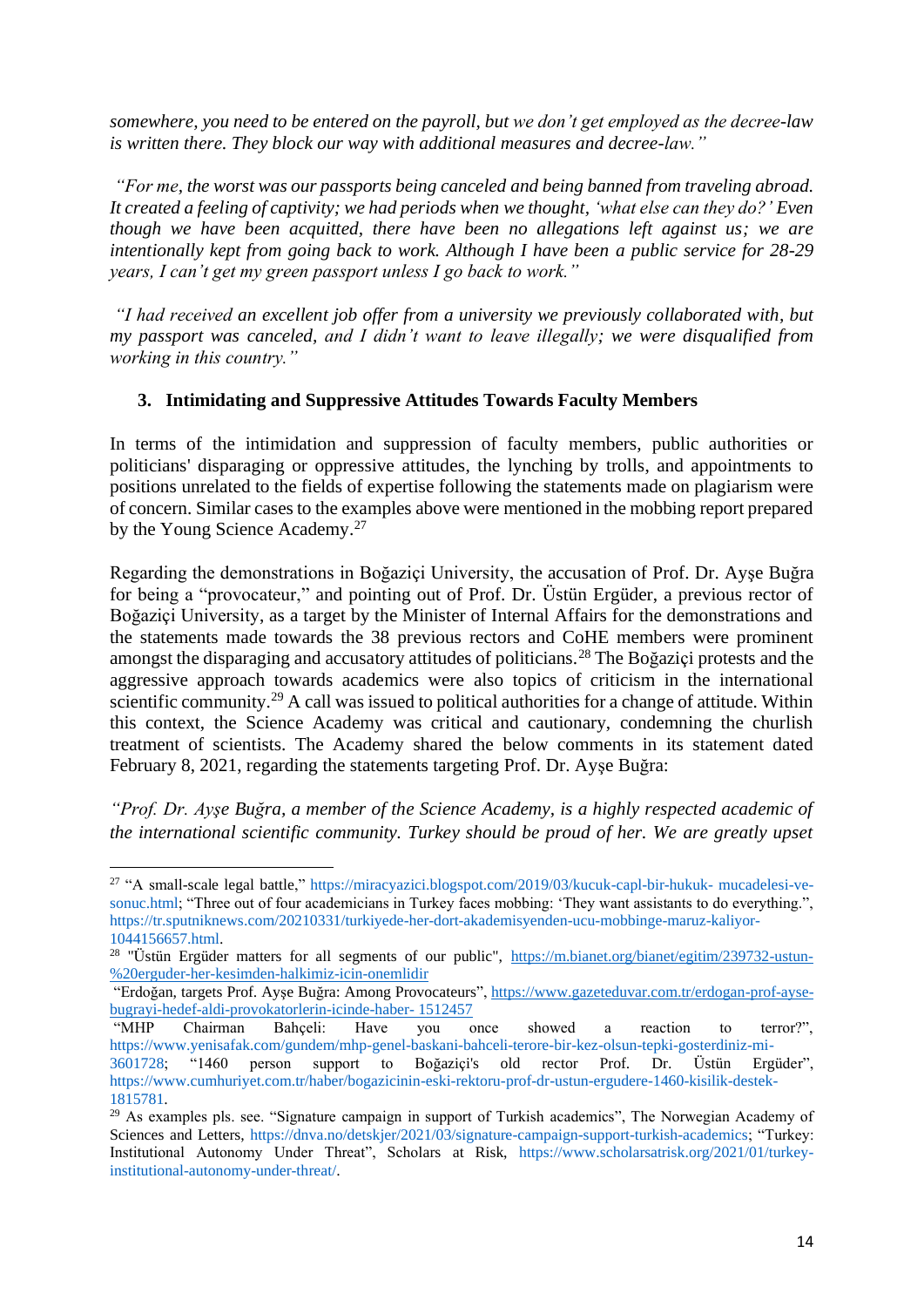*that the honorable President of the Turkish Republic could accuse her of having played any role in the student demonstrations at Boğaziçi University. In addition, we witness more and more that individual academics are insulted, slandered, and pointed out as targets of hatred by some media outlets. This is a violation of their personal rights, which are under the guarantee of the Constitution and the respective laws for all Turkish citizens.*

*This level of rudeness towards people of science, labeling every contrary opinion as a provocation and every objection as treason, is causing great harm to our country. What will carry Turkey forward is not interference in and suppression of science, its institutions and scientists and scholars, but to show them the respect they deserve."* 

In terms of the attitudes of public authorities, the Turkish-German University's opening of an investigation into Prof. Dr. Mehmet Murat Erdoğan was in the spotlight. The grounds for the investigation were the following opinions Prof. Dr. Erdoğan shared on his Twitter account<sup>30</sup>:

"Policies can certainly change, but those with "ideas for rent" are now in the mood for calling Sisi a "powerful, esteemed leader" rather than a "coup-plotter," calling the King of S.A. (Saudi Arabia) a "friend" rather than a "killer"; refute to death what they used to defend to death! Can these brazen dipsticks do any good to the country or to the people they serve?"

The Turkish-German University made a public statement regarding the Tweet in question, interpreting the situation as an "insult to the government," and condemned its faculty member whom it referred to as "this individual."

In the public statement, the University said: "Freedom of thought does not give the authority to insult others, especially the government and its members. The necessary legal process has been initiated against this individual who apparently perceives freedom of thought in this scope."

After the opening of the investigation, Prof. Dr. Erdoğan made an additional statement apologizing and said that his Tweet was not addressed to the state authorities:

*" Although the tweet post that directly criticized the trolls that prevent a reasonable discussion environment in the country was not targeting any politician, thereby not targeting our President or the government, it was suddenly distorted and turned into slander and lynching. In other words, the ones I was criticizing have done their jobs and this time made me the target (...)"(A)nyone not looking through special glasses can see that my message is not addressed to politicians or the state. I apologize if I have hurt anyone with my tone. I leave those with bad intentions to their own devices."<sup>31</sup>*

Physician-scientists have become targets of troll lynching. An arrest campaign initiated on social media against Prof. Dr. Mehmet Ceyhan (Hacettepe University Faculty of Medicine) for

<sup>30 &</sup>quot;Turkish-German University, initiated the legal process on Prof. Dr. Mehmet Murat Erdoğan criticizing the government," https://www.cumhuriyet.com.tr/haber/turk-alman-universitesi-iktidari-elestiren-prof-dr-mehmeterdogan- hakkinda-hukuki-surec-baslatti-1834348

<sup>31</sup> Investigation from Turkish-German University to Prof. Dr. Murat Erdoğan, https://www.dw.com/tr/t%C3%BCrk- alman-%C3%BCniversitesinden-prof-dr-murat-erdo%C4%9Fanasoru%C5%9Fturma/a-57470786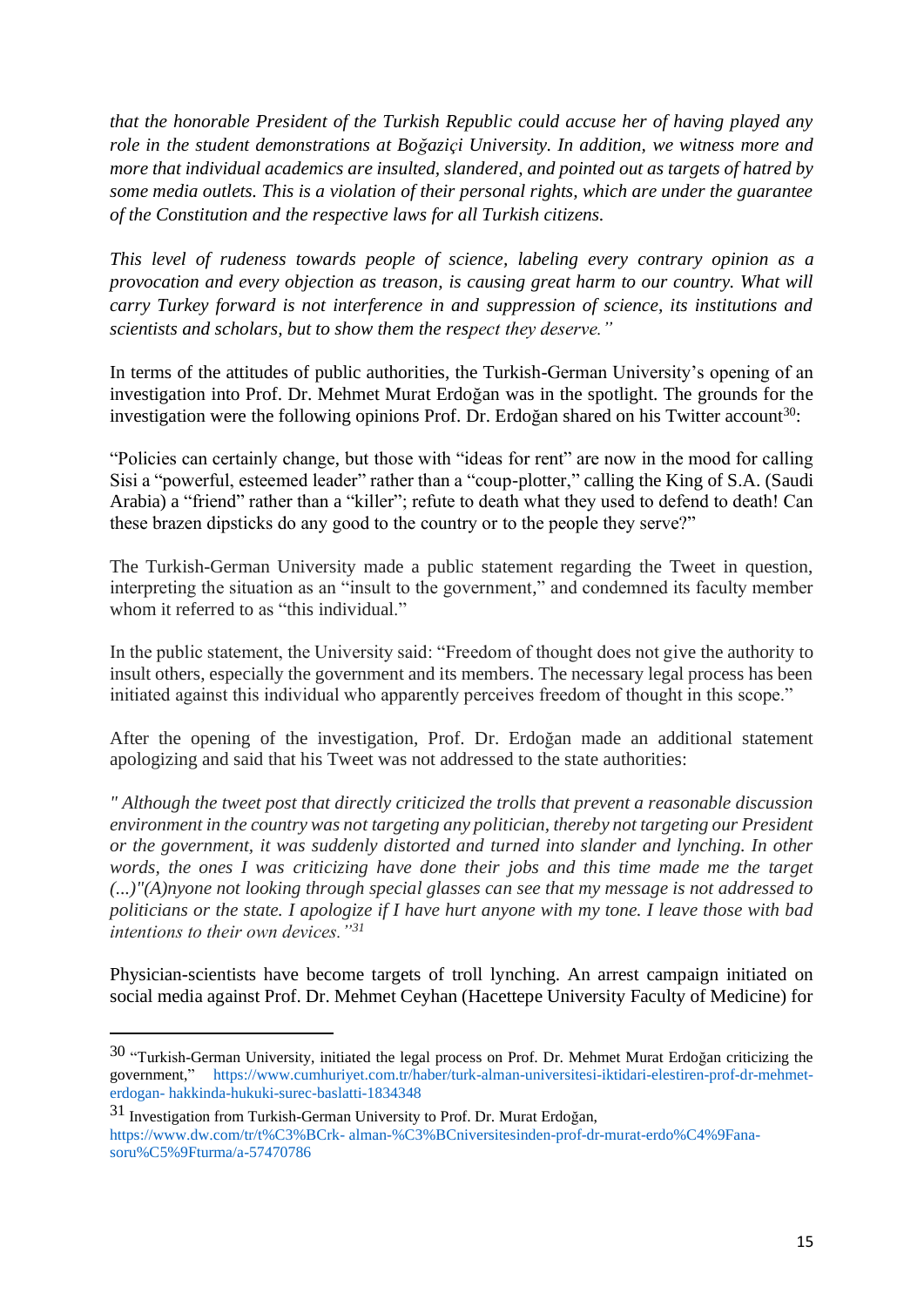his statements on COVID-19 and vaccination reflects the anti-science rhetoric. Public statements of Prof. Dr. Mehmet Ceyhan pointing out the risks of the COVID-19 pandemic and emphasizing the importance of vaccination were reported to Presidency's Communication Center in November 2020, on the grounds that they incited panic and fear in public. Similarly, a criminal complaint was filed against a public health expert Prof. Dr. Kayıhan Pala (Bursa Uludağ University), with the allegation that he incited panic in public.<sup>32</sup> In May 2021, a social media campaign was initiated with the #ArrestMehmetCeyhan hashtag, and a criminal complaint was filed. The Turkish Medical Association (TTB) supported Prof. Dr. Ceyhan and started the pro-science/pro-scientist campaign with the statement "We will not submit to threats and take science as our guide" and the hashtag #MehmetCeyhanIsNotAlone.

In September 2021, Prof. Dr. Esin Davutoğlu Şenol (Gazi University Faculty of Medicine), who attracted attention with her statements on COVID-19 and vaccinations informing the public before the anti-vaccine meeting, was exposed to troll lynching on social media. Turkish Society of Clinical Microbiology and Infectious Diseases (KLİMİK) published a statement upon the misogynistic humiliation Prof. Dr. Davutoğlu Şenol had to face in the social media attacks. The following comments were included in the statement:

*"We find unacceptable and regretfully condemn the ugly attacks made on our valued friend, the founder and president of our society's immunization working group who only takes science as a reference and performs her profession with a public responsibility in the best possible way."<sup>33</sup>*

In the cases of Prof. Dr. Ceyhan and Prof. Dr. Davutoğlu Şenol, while anti-science groups carried out their strategies of intimidation and suppression, public authorities refrained from giving out a compelling political message against these attacks on people of science. Support and advocacy for both of these faculty members were limited to NGOs and professional organizations. The lack of an effective public policy against intimidation and the suppression of scientists who assume a social function with their illuminating statements of public service raise concern.

The news regarding the appointment of Asst. Prof. Dr. Salih Kalaycı, a faculty member at the International Trade and Logistics Department, who raised plagiarism claims at Bursa Technical University to a Faculty of Forestry that was irrelevant to his field, raises concerns on intimidation and suppression in internal practices.

The news in the press suggested that some researchers in Bursa Technical University, including a dean and a department head, prepared their theses with unethical methods, including plagiarism.<sup>34</sup> Doç. Dr. Salih Kalaycı, who is thought to have exposed this, was alleged to have had "aggressive attitudes and behavior." On these grounds, Asst. Prof. Dr. Kalaycı was assigned to temporary duty in the Faculty of Forestry. Processes regarding the violation of science ethics,

 $32$  "Targeted scientists: We are faced with organized ignorance", https://artigercek.com/haberler/bilim- insnlari-orgutlu-cehaletle-karsi-karsiyayiz.

<sup>33</sup> " Becoming a target of fundamentalists because of her outfit Esin Davutoğlu Şenol: Intense psychological violence", https://www.cumhuriyet.com.tr/haber/kiyafeti-nedeniyle-gericilerin-hedefi-olan-esin-davutoglu-senolagir- psikolojik-siddet-1868890.

<sup>34</sup> https://www.cumhuriyet.com.tr/haber/bursa-teknik-universitesinde-akademisyenlere-iftira-ve-mobbing- "In Bursa Technical University mobbing, slandering and relegating of academicians" "In Bursa Technical University exile claim on academicians!", https://www.halkinhabercisi.com/bursa-teknik-universitesindeakademisyenlere-surgun-iddiasi.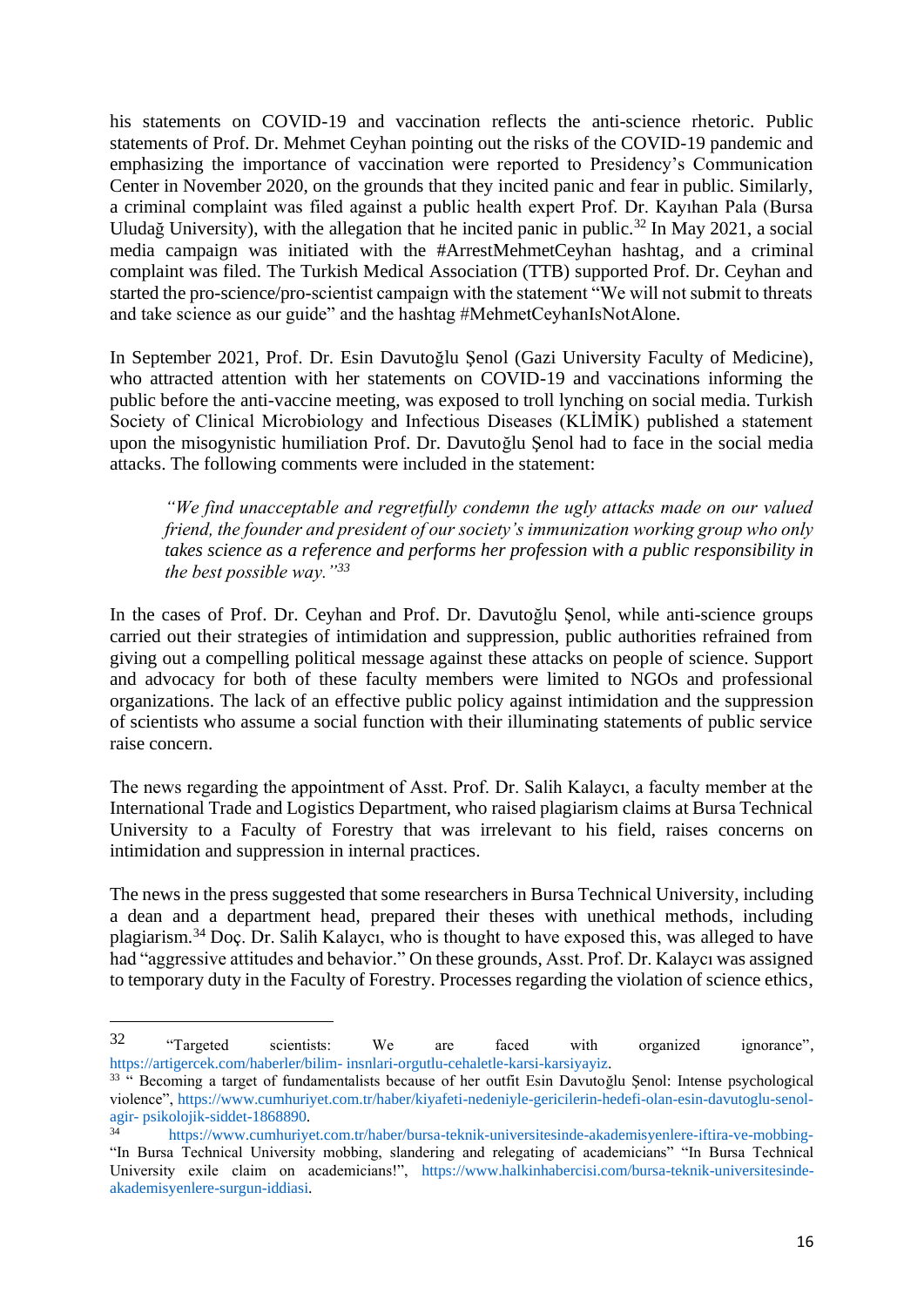such as notifying, reporting, monitoring, etc., are directly related to broadening the guarantees of freedom of expression. In this example, detailed information could not be retrieved as to whether an effective investigation process regarding the plagiarism claims has been initiated or not.

## **4. Gender Equality**

### **a. Investigation on gender equality courses**

Among the cases of gender equality, investigations regarding course content and complaints about sexual harassment or assault by faculty members were prominent. The problem of the investigation of course content relates to the gender equality class offered as an elective course in the midwifery curriculum at Health Sciences University (March 2021).<sup>35</sup> No information could be found on the results of the investigation. The investigation was opened upon the criticisms in the press that the gender equality course "radically denies creation" and "is the basic argument of the perverts defending homosexuality."<sup>36</sup>

It is seen that the investigation is not based on academics but reasons such as "customs, habits, archaic traditions" and "religious and national values." In this manner, the grounds of the investigation are another example of the anti-genderism observed during the Boğaziçi University actions. We are transmitting below the statement made by the Health Sciences University to further clarify the reasoning behind the investigation:

*"As the Health Sciences University, it is never possible for us to accept, allow, tolerate or approve any course content that targets our family structure, our social values, damages our customs, habits and archaic traditions. The related faculty Deanship has initiated the necessary inquiry and investigation regarding the speeches and narratives thought to be out of the curriculum. We never approve of our national and sacred values to become a topic of discussion, even if it is under the pretext of a class. We wish it to be known that our university, which adopts raising our youth with national feelings as a principle, has the same sensibilities and carries out its operations in this manner."<sup>37</sup>*

In the same period (April 2021), it is significant that the activities of The Boğaziçi University Sexual Assault Prevention Office (CİTÖK) are made impossible. As Cemre Baytok, who was the single person managing the application process of the Commission, was sent on unpaid leave, CİTÖK was left ineffective, causing reactions. In the statement made by the Interuniversity Communication Network Against Sexual Harassment and Assault, it was pointed out

<sup>&</sup>lt;sup>35</sup> "Gender Equality Course is the target: Felicity Party's media asked, the university initiated investigation," https://www.cumhuriyet.com.tr/haber/toplumsal-cinsiyet-esitligi-dersi-hedefte-saadetin-yayin-organi-istediuniversite-sorusturma-baslatti-1823799.

<sup>36</sup> Onur Şehmus Şahin, "The course that rejects creation in university," https://www.milligazete.com.tr/haber/6814443/universitede-fitrati-temelden-reddeden-ders; "Investigation for Gender Equality course targeted by Milli Gazete", https://www.gazeteduvar.com.tr/milli- gazetenin-hedefgosterdigi-toplumsal-cinsiyet-esitligi-dersine-sorusturma-haber-1517470.

<sup>&</sup>lt;sup>37</sup> "Health Sciences University initiated inquiry and investigation on 'Gender Equality' course content," https://t24.com.tr/haber/saglik-bilimleri-universitesi-toplumsal-cinsiyet-esitligi-dersi-icerigiyle-ilgili- incelemeve-sorusturma-baslatti,941776.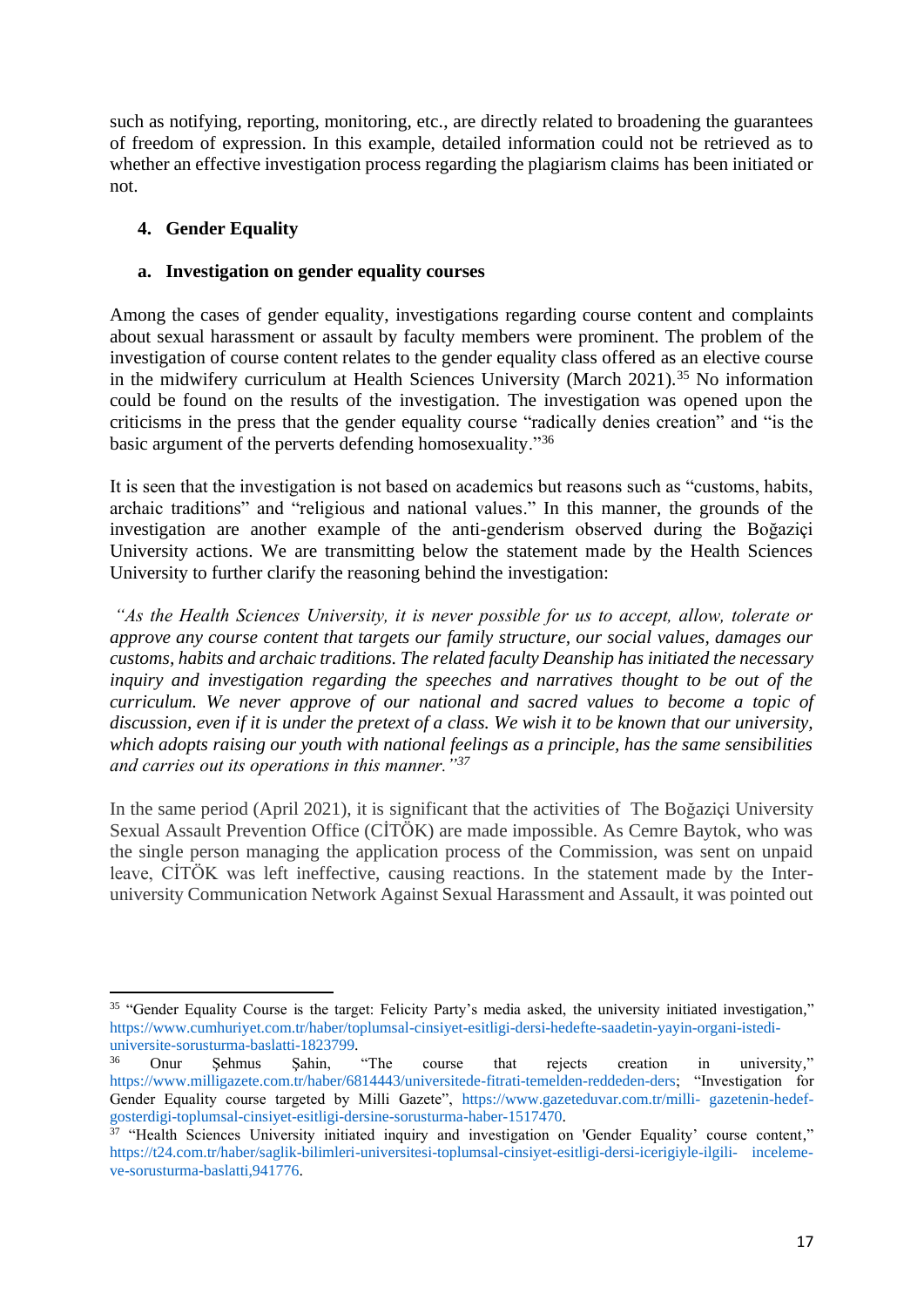that the situation was alarming "in the context of international criteria that bind academic institutions."38

### **b. Sexual harassment and sexual assault cases**

In the 2020-2021 period, several sexual harassment and sexual assault cases have again come to the forefront (for example, the cases in Ege University, Selçuk University, and Istanbul University)<sup>39</sup> In these examples, incidental narratives regarding sexual harassment and sexual assault are present, and other crimes (blackmail, insult, etc.) accompany the observed hierarchical power use and abuse.<sup>40</sup> A faculty member who had been arrested for child abuse in the U.S.A. was appointed as the Head of the Psychology Department of Marmara University Science-Literature Faculty but then resigned after the reactions were seen in the news and the press.<sup>41</sup>

According to the statement made by Yekta Saraç, a previous president of CoHE, between the years 2014- 2021, discharge demands were made by universities regarding 60 lecturers due to acts of sexual harassment and assaults, and CoHE approved these demands.<sup>42</sup>

Ten female students in Ege University Dentistry Faculty filing criminal complaints against Prof. Dr. Z.E.B. were significant among these cases, especially revealing the university administration's attitude to protecting the offender.

The report prepared by the university committee on the subject maintained a lenient attitude with excuses such as "compliment, reasonable act, done publicly, using a humorous language" about the oral and physical acts of the faculty member.

Despite acts of a sexual nature that involve open physical contact, available witness statements, and similar facts, the faculty member is whitewashed based on the "lack of a second witness." These kinds of excuses correspond to the sexist attitude defined as "protecting the perpetrator" in sexual assault and violence cases. It must be pointed out that a committee member professor refused to agree with the majority opinion with the view that the actions constitute a crime of sexual nature and an offense of libel according to the Criminal Code.<sup>43</sup> This professor who

<sup>38</sup> Statement of Inter-University Communication Network Against Sexual Harassment and Assault regarding the events at Boğaziçi University, https://genderstudies.tedu.edu.tr/en/node/151725.

<sup>&</sup>lt;sup>39</sup> "Harassment claim in university! 10 students reported", https://www.sozcu.com.tr/2020/gundem/universitedetaciz-iddiasi-10-ogrenci-sikayet-etti-6174652/; "Harassment claims in Ege University: The commission whitewashed the harasser", https://www.ntv.com.tr/egitim/ege-universitesinde-taciz-iddialari-komisyontacizciyi-boyle- akladi,2mF18vVQxU6cFDOFyaLW-Q; for another example pls see. Harassment accusation to archeology professor in İstanbul UUniversity, https://www.gazeteduvar.com.tr/gundem/2020/07/17/istanbuluniversitesinde-arkeoloji- profesorune-taciz-suclamasi; for similar acts of the faculty member outside of the academy pls. see Investigation from harassment, lawsuit from blackmail to the professor, https://t24.com.tr/haber/profesore-tacizden-sorusturma-santajdan-dava,959448.

<sup>40</sup> "blackmail and harassment in the university!", https://www.haberturk.com/son-dakika-universitede-santaj-vetaciz-2796845.

<sup>&</sup>lt;sup>41</sup> "Arrested from child abuse in the USA, became a department head in Turkey!",

https://www.birgun.net/haber/abd- de-cocuk-istismarindan-tutuklandi-turkiye-de-bolum-baskani-oldu-330551 <sup>42</sup> "CoHE President Saraç: 60 lecturers were discharged from harassing women",

https://www.milliyet.com.tr/gundem/yok-baskani-sarac-60-ogretim-elemani-kadina-tacizden-ihrac-edildi-6522320.

<sup>&</sup>lt;sup>43</sup> Report on the harassment claims in Ege University: 'Compliment not harassment, reasonable act, done publicly', https://tr.sputniknews.com/20201220/ege-universitesindeki-taciz-iddialariyla-ilgili-rapor-taciz-degil-iltifatmakul-hareket-herkesin-1043435502.html.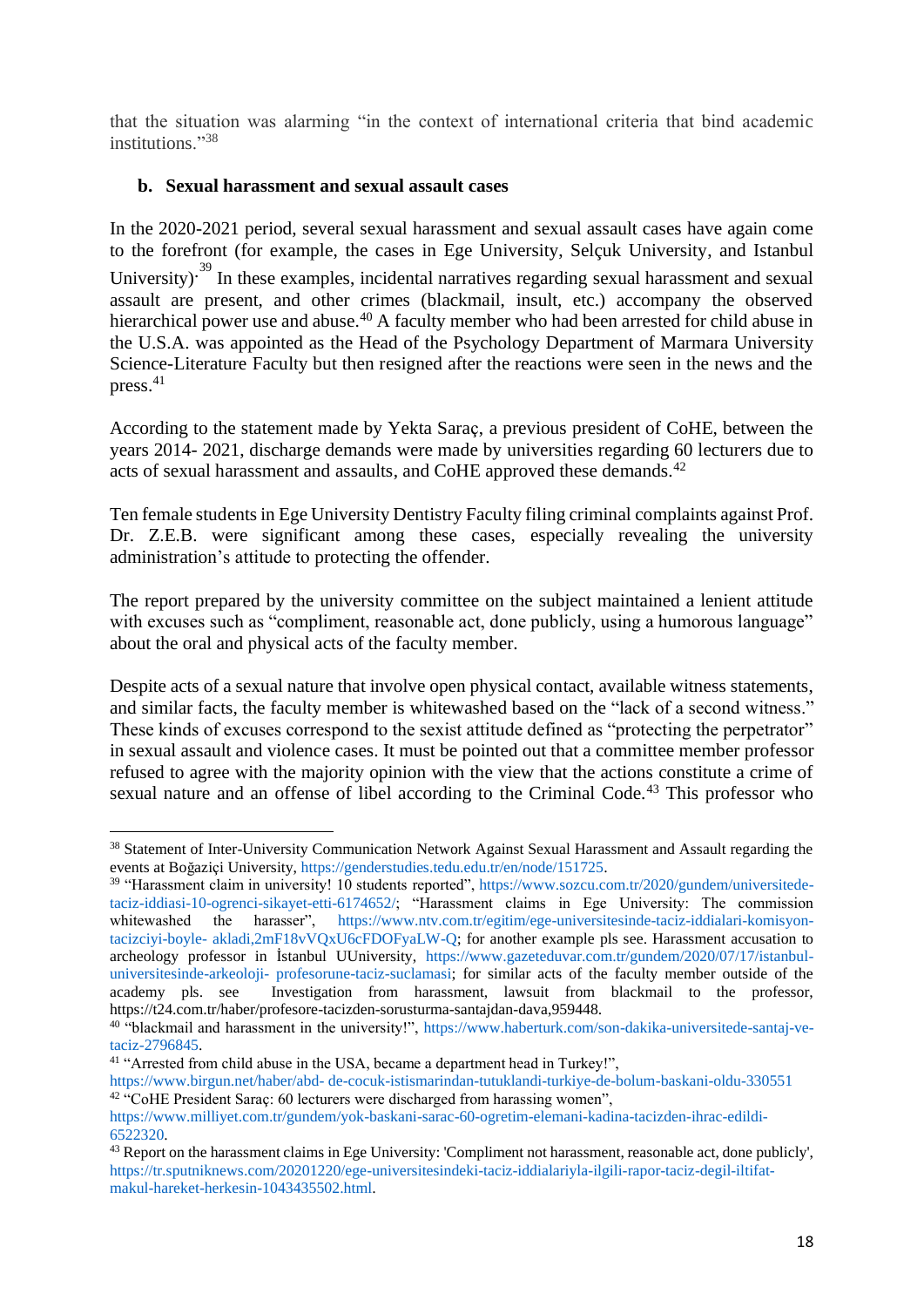voted against also points out "the presence of persons mentioned but not called as witnesses by the committee." This concrete example shows that sexual harassment and assaults cases are not subjected to effective investigation and that patriarchal power relations in the universities protect the perpetrators.

In 2020, gender-based discrimination, misogyny, sexual harassment, sexual assault, and exclusions towards LGBTI-Q individuals and groups received widespread attention in the campaign with the hashtag  $#SayStopToMasculineAcademy.$  In this campaign, the various types of discriminations and ostracisms based on sexist prejudices and masculine violence which young female academicians come across in project and fellowship applications and working life in general, especially in their relations with experienced male faculty members, were highlighted

At the XVII. Inter-University Communication Network Against Sexual Harassment and Assault (CTS) organized in February 2021, exposure campaigns like #SayStopToMasculineAcademy on sexist attitudes, sexual harassment, and sexual assault were also discussed. The Workshop Report declared that "an informative text would be created with the support of legal experts, using an empowering language, without pointing out any targets, to be shared in both CTS network and Women's Centers of Universities."

## **c. Gender Equality Action Plans**

As an application condition for projects and grants within the scope of the European Union Horizon Europe program, it will be compulsory for universities to make a Gender Equality Plan beginning with the year 2022. Within the elimination of sexism, the connection between an inclusive, open, and equal science environment and an innovative and original science production is firmly established within the framework of European science policies. Whatever their research area might be, for the research consortiums and programs of the universities in Turkey, the obligation to make a "Gender Equality Plan" or update the current ones and make them efficient might contribute to the fight against academic sexism.

# **E. Conclusion**

Our country's long-term prosperity and progress depend on continuing the leading research in Turkish Universities. It is widely known that ground-breaking research worldwide and Nobel prize-winning scientists come from tradition-making institutions. This situation is directly related to the fact that the research environment that has become a tradition in those institutions attracts bright minds and provides them a climate where they can focus their energy on their discoveries by removing any obstacles. Whereas the academicians in interrupted academic environments always have to catch other research findings, have to be the ones that follow; therefore, these institutions cannot spin the wheels that will utilize the human potential in their country efficiently.

It has been observed that the governance modes that disregard Academic Freedom led to an increasing brain drain (from Turkey) of qualified and especially young researchers in the 2020- 2021 period, as well as discouraging youth from returning to their country, effectively pushing them to continue their research in other leading nations of the world. Despite the low hiring